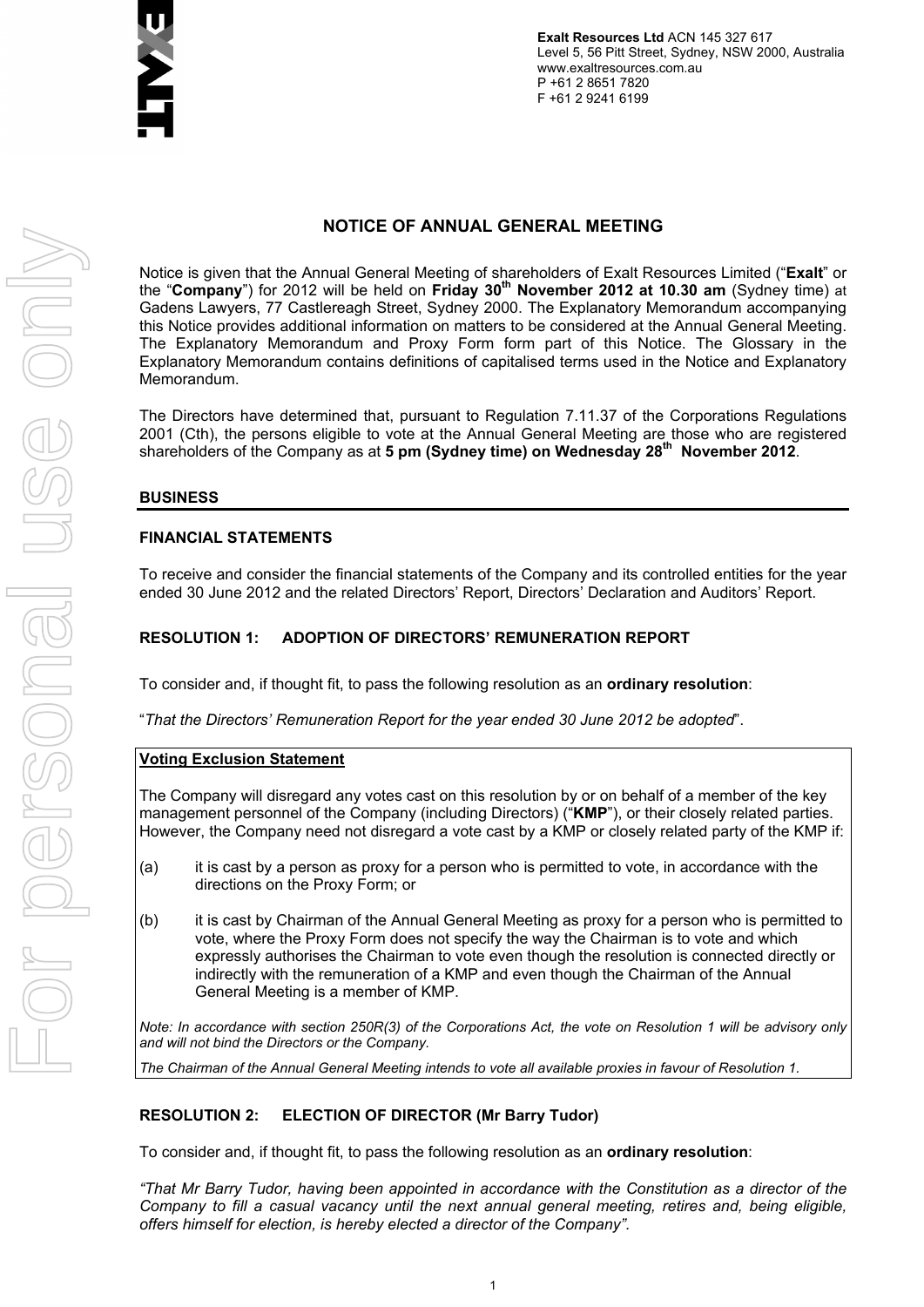*The Chairman of the Annual General Meeting intends to vote all available proxies in favour of Resolution 2.*

# **RESOLUTION 3: ELECTION OF DIRECTOR (Mr William Moss AM)**

To consider and, if thought fit, to pass the following resolution as an **ordinary resolution**:

*"That Mr William Moss having been appointed in accordance with the Constitution as a director of the Company to fill a casual vacancy until the next annual general meeting, retires and, being eligible, offers himself for election, is hereby elected a director of the Company".* 

*The Chairman of the Annual General Meeting intends to vote all available proxies in favour of Resolution 3.*

# **RESOLUTION 4: RE-ELECTION OF DIRECTOR (Mr Shane Hartwig)**

To consider, and if thought fit, pass the following resolution as an **ordinary resolution**:

*"That Mr Hartwig, who retires in accordance with clause 12.11 of the Constitution and, being eligible, offers himself for re-election as a Director of the Company, is hereby re-elected as a Director of the Company."* 

*The Chairman of the Annual General Meeting intends to vote all available proxies in favour of Resolution 4.*

# **RESOLUTION 5: ISSUE OF OPTIONS TO A DIRECTOR (Mr William Moss AM)**

To consider and, if thought fit, pass the following resolution as an **ordinary resolution**:

*That for the purposes of section 208 of the Corporations Act 2001 (Cth), Listing Rule 10.11, and for all other purposes, the Company approves and authorises the Directors of the Company to issue to Mr William Moss (or his nominee) 2,000,000 Options on the terms set out in the Explanatory Memorandum accompanying the Notice of Meeting.*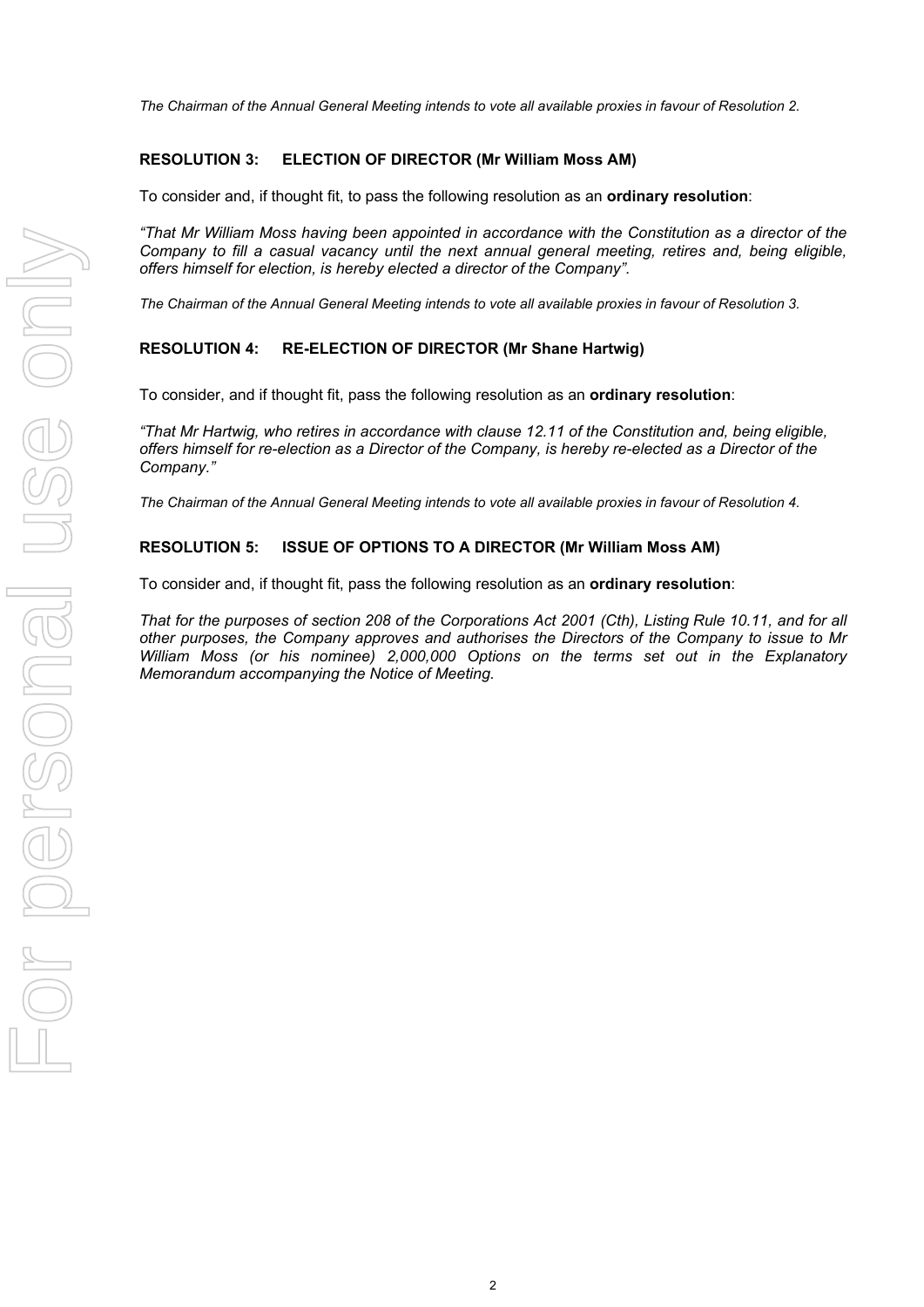# **Voting Exclusion Statement**

The Company will disregard any votes cast in relation to this resolution by Mr Moss and his associates. However, the Company will not disregard a vote if:

- (a) it is cast by a person as the proxy for a person who is entitled to vote, in accordance with directions on the proxy form; or
- (b) it is cast by the person chairing the meeting as a proxy for a person who is entitled to vote, in accordance with directions on the proxy form to vote as the proxy decides.

In addition, the Company will disregard any votes cast on Resolution 5 by or on behalf of a member of the KMP, or their closely related parties. However, the Company need not disregard a vote cast by a KMP or closely related party of the KMP if:

- (a) it is cast by a person as proxy for a person who is permitted to vote, in accordance with the directions on the Proxy Form; or
- (b) it is cast by Chairman of the Annual General Meeting as proxy for a person who is permitted to vote, where the Proxy Form does not specify the way the Chairman is to vote and which expressly authorises the Chairman to vote even though the resolution is connected directly or indirectly with the remuneration of a KMP, the Chairman of the Annual General Meeting is a member of KMP and has an interest in the outcome of Resolution 5.

*The Chairman of the Annual General Meeting intends to vote all available proxies in favour of Resolution 5.*

# **RESOLUTION 6 – PARTICIPATION IN CAPITAL RAISING BY A DIRECTOR (Mr William Moss AM)**

To consider and, if thought fit, to pass the following resolution as an **ordinary resolution**:

*"That, for the purposes of Listing Rule 10.11 and for all other purposes, approval is given for to proposed allotment and issue of up to 2,500,000 Shares in the Company to Mr William Moss (or his nominees) on the same terms as the Shares issued in the Capital Raising and otherwise on the terms and conditions set out in the Explanatory Memorandum."*

### **Voting Exclusion Statement**

The Company will disregard any votes cast in relation to this resolution by Mr Moss and his associates. However, the Company will not disregard a vote if:

- (a) it is cast by a person as the proxy for a person who is entitled to vote, in accordance with directions on the proxy form; or
- (b) it is cast by the person chairing the meeting as a proxy for a person who is entitled to vote, in accordance with directions on the proxy form to vote as the proxy decides.

*The Chairman of the Annual General Meeting intends to vote all available proxies in favour of Resolution 6.*

# **RESOLUTION 7: APPROVAL OF 10% PLACEMENT FACILITY**

To consider, and if thought fit, pass the following resolution as a **special resolution**:

*"That, pursuant to and in accordance with Listing Rule 7.1A and for all other purposes, shareholders approve the issue of Equity Securities up to 10% of the issued capital of the Company (at the time of the issue) calculated in accordance with the formula prescribed in Listing Rule 7.1A.2 and on the terms and conditions in the Explanatory Memorandum."* 

### **Voting Exclusion**

The Company will disregard any votes cast on this resolution by a person who may participate in the 10% Placement Facility, a person who might obtain a benefit, except a benefit solely in the capacity of a holder of Shares, if Resolution 7 is passed, and any associates of the aforementioned persons. However, the Company will not disregard a vote if: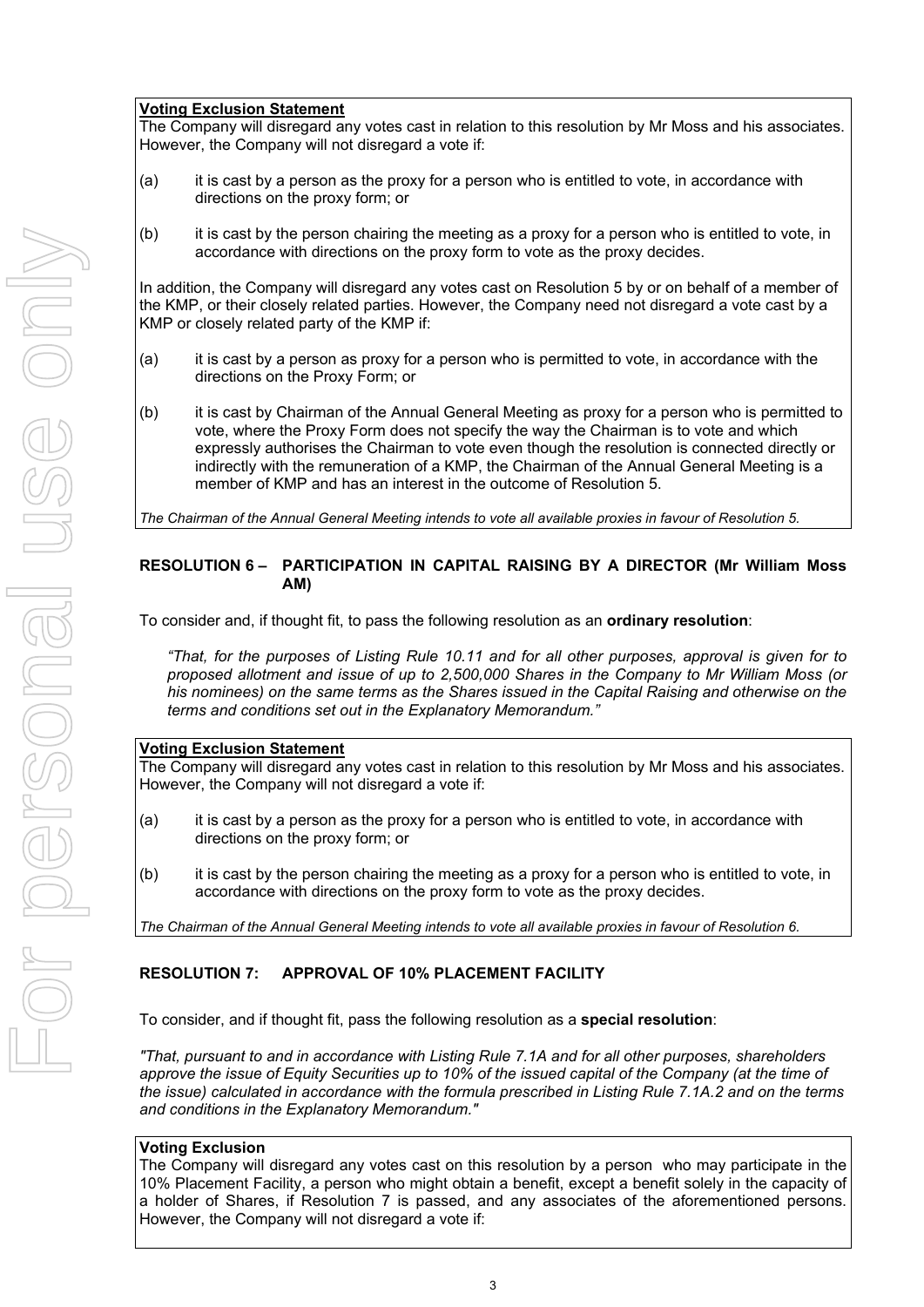- (a) it is cast by the person as proxy for a person who is entitled to vote, in accordance with directions on the Proxy Form; or
- (b) it is cast by the Chairman as proxy for a person who is entitled to vote, in accordance with a direction on the Proxy Form to vote as the proxy decides.

*The Chairman of the Annual General Meeting intends to vote all available proxies in favour of Resolution 7.*

# **RESOLUTION 8: NON-EXECUTIVE DIRECTORS' REMUNERATION**

To consider and, if thought fit, pass the following resolution as an **ordinary resolution**:

*"That, for the purposes of clause 13 of the Constitution and Listing Rule 10.17 and for all other purposes, the maximum aggregate amount available for payment by way of remuneration to Nonexecutive Directors of the Company in any financial year be increased by \$300,000 to \$600,000."* 

#### **Voting Exclusion Statement**

The Company will disregard any votes cast on this resolution by a Director of the Company or any associate of a Director. However, the Company will not disregard a vote if:

- (a) it is cast by a person as the proxy for a person who is entitled to vote, in accordance with directions on the proxy form; or
- (b) it is cast by the person chairing the meeting as a proxy for a person who is entitled to vote, in accordance with directions on the proxy form to vote as the proxy decides.

In addition, the Company will disregard any votes cast on Resolution 8 by or on behalf of a member of the KMP, or their closely related parties. However, the Company need not disregard a vote cast by a KMP or closely related party of the KMP if:

- (a) it is cast by a person as proxy for a person who is permitted to vote, in accordance with the directions on the Proxy Form; or
- (b) it is cast by Chairman of the Annual General Meeting as proxy for a person who is permitted to vote, where the Proxy Form does not specify the way the Chairman is to vote and which expressly authorises the Chairman to vote even though the resolution is connected directly or indirectly with the remuneration of a KMP, the Chairman of the Annual General Meeting is a member of KMP and has an interest in the outcome of Resolution 5.

*The Chairman of the Annual General Meeting intends to vote all available proxies in favour of Resolution 8.*

### **OTHER BUSINESS**

To transact any other business that may be bought forward in accordance with the Company's Constitution.

DATED: 26<sup>th</sup> October 2012

By order of the Board.

**Shane Hartwig Company Secretary**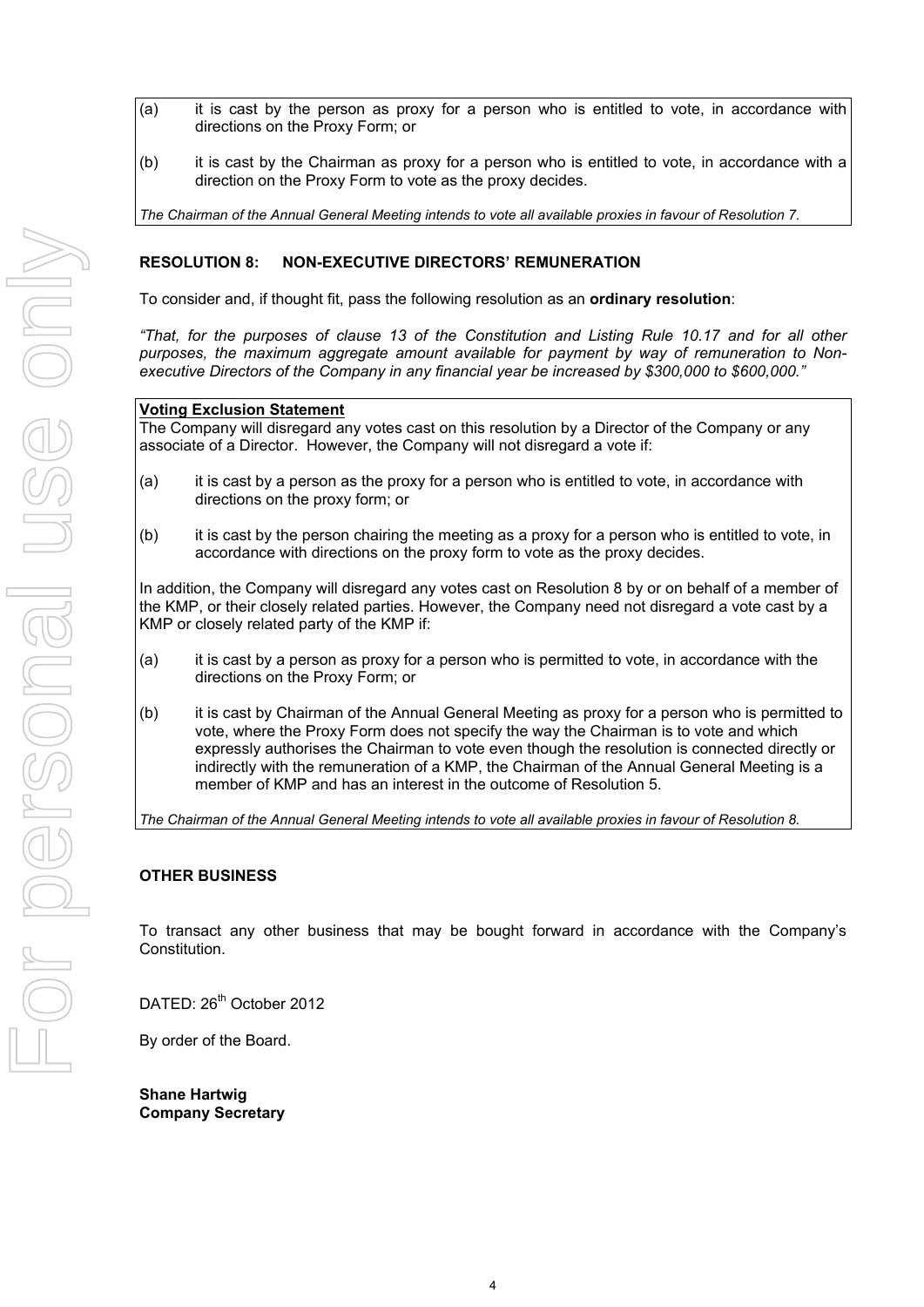#### **NOTES:**

#### **Explanatory Memorandum**

The Notice should be read in conjunction with the accompanying Explanatory Memorandum.

#### **Eligibility to vote**

In accordance with the Corporations Act and the Constitution, a person's entitlement to vote at the Annual General Meeting will be determined by reference to the number of Shares registered in the name of that person (reflected in the register of members) as at 5pm (Sydney time) on **Wednesday November 28th, 2012.**

#### **Proxy votes**

A shareholder entitled to attend and vote is entitled to appoint not more than two proxies to attend and vote in their place.

Where more than one proxy is appointed, the appointment may specify the proportion or number of votes that the proxy may exercise, otherwise each may exercise half of the votes.

A proxy need not be a shareholder.

A form of proxy must be signed by the shareholder or the shareholder's attorney.

Proxies must reach the Company at least forty eight (48) hours before the Annual General Meeting.

The address for lodgement of proxies is:

| <b>Delivery Address:</b>                                                                                                               | <b>Postal Address:</b>                                                                                         | <b>Fax Number:</b> |
|----------------------------------------------------------------------------------------------------------------------------------------|----------------------------------------------------------------------------------------------------------------|--------------------|
| Exalt Resources Ltd<br>c/- Computershare Investor Services Pty<br>Limited<br>Yarra Falls<br>452 Johnston Street<br>Abbotsford Vic 3067 | Exalt Resources Ltd<br>c/- Computershare Investor Services Pty<br>Limited<br>GPO Box 242<br>Melbourne VIC 3001 | + 61 3 9473 2555   |
|                                                                                                                                        |                                                                                                                |                    |

#### **Key Management Personnel as proxy**

If a shareholder appoints a member of the key management personnel (**KMP**) (which includes each of the Directors) or a closely related party of any KMP as proxy, such KMP or closely related party is not able to vote a proxy on Resolution 1 unless the shareholder directs them how to vote by marking the box on the Proxy Form (Part B) for Resolution 1.

If a shareholder appoints the Chairman of the Annual General Meeting as proxy, the shareholder can direct the Chairman how to vote by either marking the boxes on the Proxy Form for Resolutions 1, 3, 5, 6 and 8 (Part B), or by marking the Chairman voting direction box on the Proxy Form (Part A) in which case this will be considered to be an express direction to the Chairman of the Annual General Meeting to vote in favour of Resolutions 1, 3, 5, 6 and 8 even though Resolutions 1, 3, 5, 6 and 8 are connected directly or indirectly with the remuneration of a member of a KMP and/or even if the Chairman of the Annual General Meeting has an interest in the outcome of Resolutions 1, 3, 5, 6 and 8. If the voting direction boxes are not completed in either Part A or Part B, then the Chairman will not cast any votes on your behalf on Resolutions 1, 3, 5, 6 and 8.

#### **Undirected Proxies**

Subject to the above, the Chairman of the Annual General Meeting intends to vote undirected proxies in favour of all of the resolutions. However, the Company encourages all shareholders who submit proxies to direct their proxy how to vote on each resolution by marking the boxes on the Proxy Form (Part B) for each item of business.

#### **Directed Proxies**

Under recent amendments to the Corporations Act, there are new rules relating to how a proxy must vote directed proxies. In summary:

- a proxy need not vote on a show of hands but, if the proxy does vote, the proxy must vote as directed;
- if a proxy is appointed by two or more shareholders who specify different ways to vote on a resolution, the proxy must not vote on a show of hands;
- if the proxy is the Chairman of the Annual General Meeting, the proxy must vote as directed on a poll;
- if the proxy is not the Chairman of the Annual General Meeting, the proxy need not vote on a poll but, if the proxy does vote, the proxy must vote as directed; and
- if the proxy is not the Chairman of the Annual General Meeting and does not attend the Annual General Meeting or does not vote on a resolution, but the proxy form specifies how to vote and a poll is demanded, then the Chairman of the Annual General Meeting is taken to have been appointed as the proxy and must vote as directed.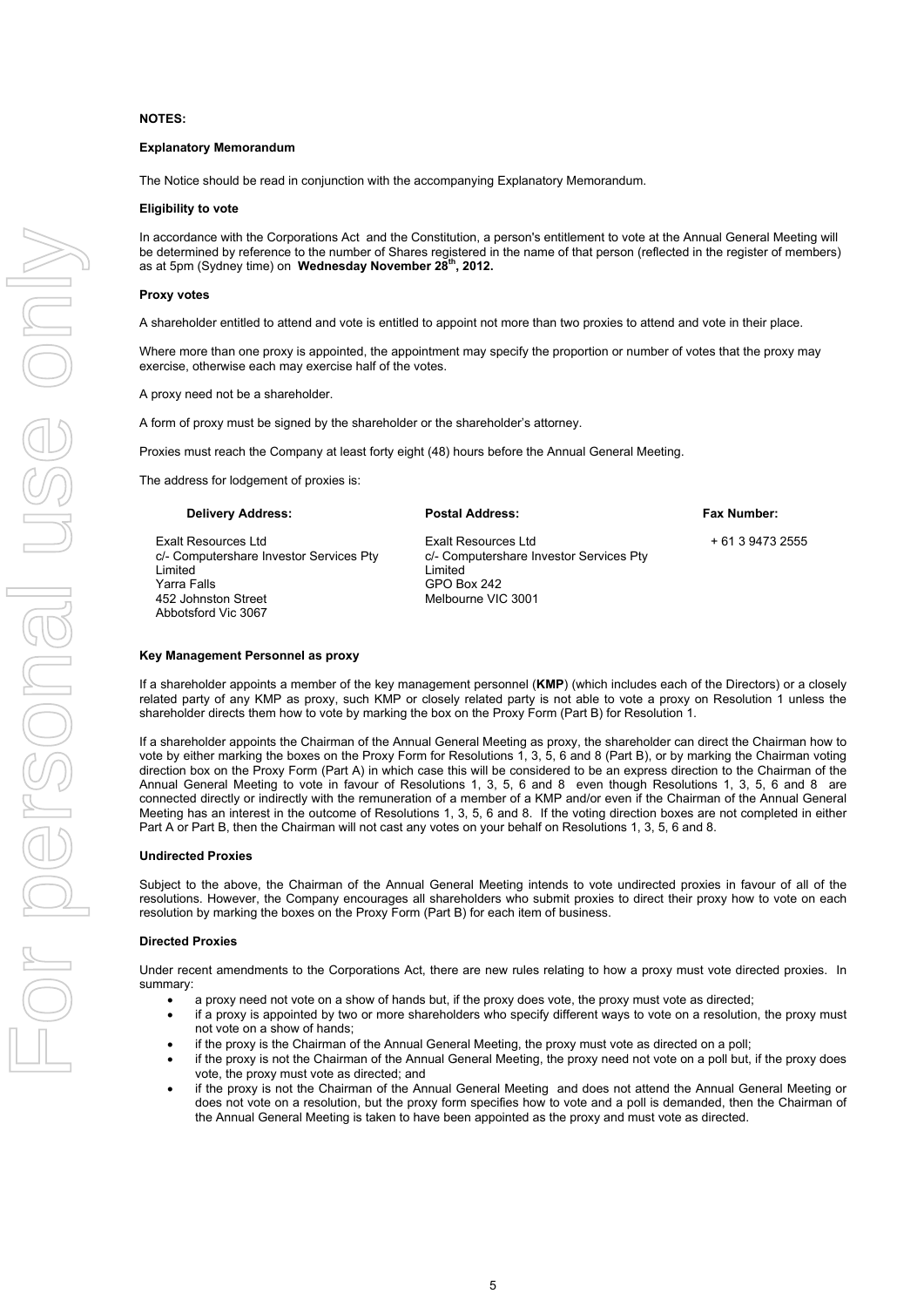#### **Power of Attorney**

If a proxy is signed by a shareholder's attorney, the shareholder's attorney confirms that he or she has received no revocation of authority under which the proxy is executed and the authorities under which the appointment was signed or a certified copy thereof must also be received at least forty eight hours before the Annual General Meeting.

#### **Bodies Corporate**

A body corporate may appoint an individual as its representative to exercise any of the powers the body may exercise at the Annual General Meeting. The appointment may be a standing one. Unless the appointment states otherwise, the representative may exercise all of the powers that the appointing body could exercise at the Annual General Meeting or in voting on a resolution.

#### **Questions for the Auditor**

Under section 250PA of the Corporations Act, shareholders may submit written questions for the auditor up to five business days before the date of the Annual General Meeting. Shareholders wishing to do so may send their questions to the Company c/- Level 5, 56 Pitt Street Sydney NSW 2000, and the Company will pass them on to the auditor.

#### **2012 Annual Report**

Copies of the Company's 2012 Annual Report for the financial year ending 30 June 2012 ("**Annual Report**") comprising the Annual Financial Reports, Directors' Report and Auditor's Report of the Company and the Company's controlled entities will be distributed to those shareholders requesting a physical copy of these documents. The Company's Annual Report is able to be viewed at the Company's website at *www.exaltresources.com.au*.

#### **Enquiries**

Shareholders are invited to contact the Company Secretary, Shane Hartwig on (02) 8651 7804 if they have any queries in respect of the matters set out in these documents.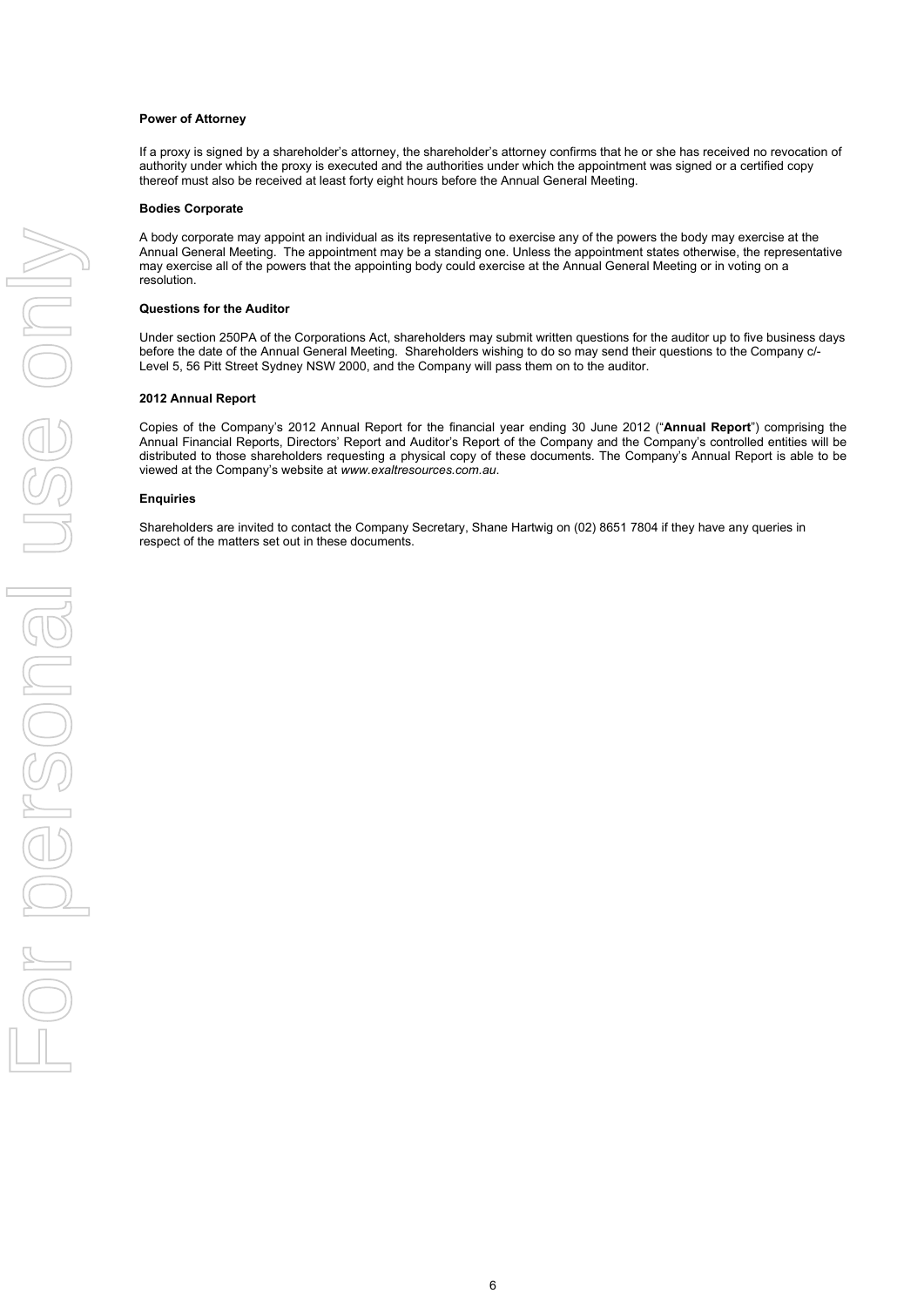# **EXPLANATORY MEMORANDUM EXALT RESOURCESLIMITED**

### **INTRODUCTION**

This Explanatory Memorandum has been prepared to assist shareholders in considering the Resolutions set out in the Notice. This Explanatory Memorandum forms part of, and should be read in conjunction with, the Notice.

Terms used in this Explanatory Memorandum are defined in the Glossary of this Explanatory Memorandum.

#### **BUSINESS**

#### **FINANCIAL STATEMENTS**

The Corporations Act requires that the Financial Report (including the Directors' Report, Financial Statements and the Audit Report) be laid before the Annual General Meeting. Although not requiring a vote of shareholders, an opportunity will be provided for shareholders to ask questions on the reports, including of the Company's auditor, who will be available to answer shareholders' questions relating to the Audit Report.

#### **RESOLUTION 1: ADOPTION OF DIRECTORS' REMUNERATION REPORT**

The Board is committed to creating value for shareholders by applying the Company's funds productively and responsibly. A portion of the funds available to the Company is applied to remunerate your Directors.

Your Board is aware of the sensitivities of shareholders to remuneration practices generally, and submits its remuneration report to shareholders for consideration and adoption under a non-binding resolution.

The Remuneration Report appears within the Directors' Report in the Company's Annual Report and describes the remuneration practices of the Company and the rationale underpinning those practices.

Under recent amendments to the Corporations Act:

- (a) the Company is required to disregard any votes cast on this item of business by any member of "Key Management Personnel" (**KMP**) of the Company and their closely related parties, except as directed by any proxies; and
- (b) a 'two-strike' process in relation to the advisory and non-binding vote on the remuneration report has been introduced. Under the two-strike process if, at two consecutive annual general meetings, at least 25% of votes cast on a resolution that the remuneration report be adopted are against adoption of the Remuneration Report, at the second of these annual general meetings, there must be put to the vote a resolution that another general meeting be held within 90 days at which all Directors (except the Managing Director) who were Directors at the time the Directors' Report considered at the second annual general meeting was passed must stand for reelection.

KMP are people having authority and responsibility for planning, directing and controlling the activities of the entity, directly or indirectly, and include Directors.

"Closely related parties" includes certain family members and dependents of KMP and companies they control.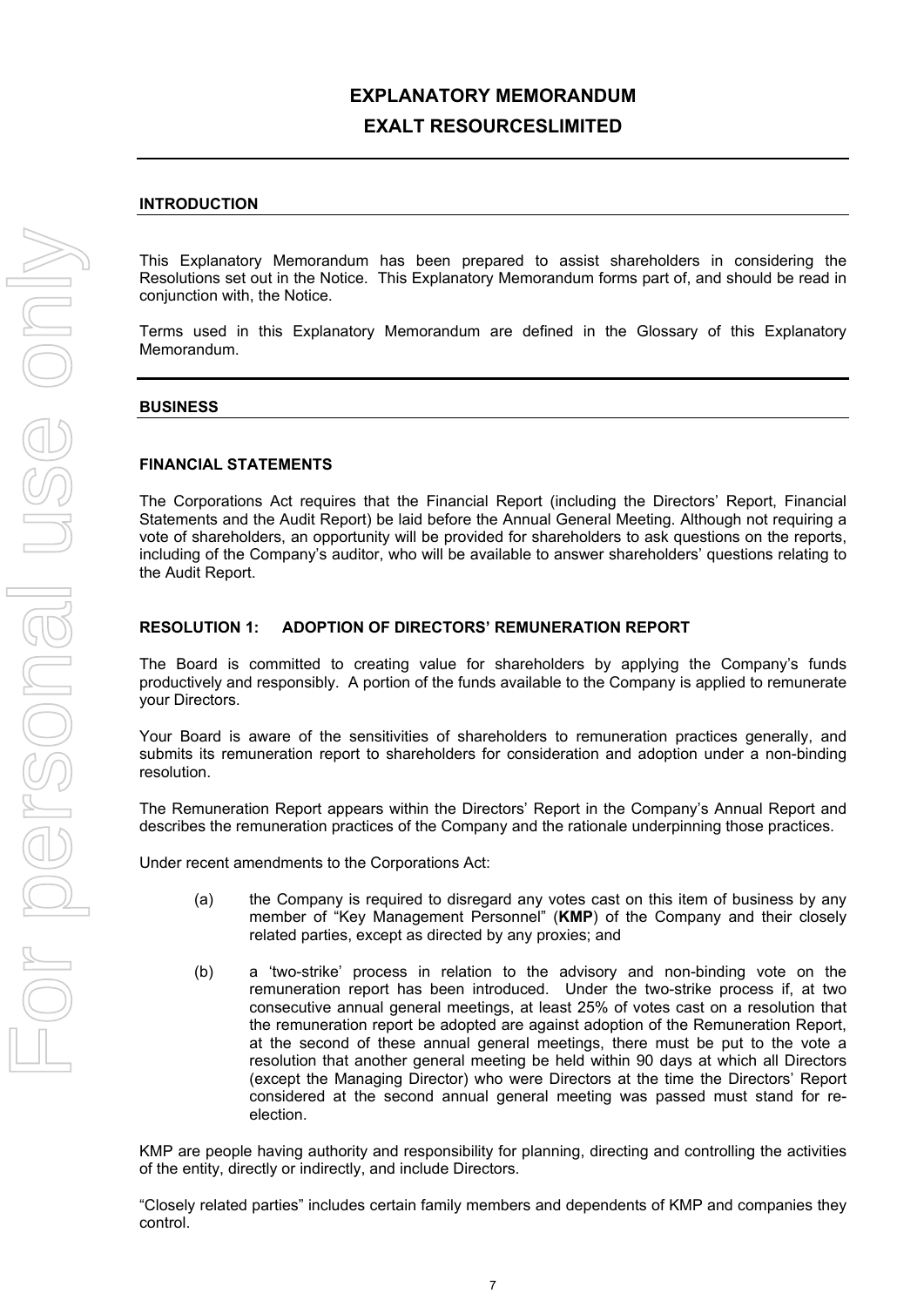# **RESOLUTION 2: ELECTION OF DIRECTOR (Mr Barry Tudor)**

Mr Tudor has extensive experience in a variety of senior leadership roles in Australian and International coal mining. He has led significant acquisitions, capital raisings and mining expansions, and has demonstrated his ability to formulate strategic vision and advance expansion plans with proven value creation.

Mr Tudor holds a Bachelor of Economics degree from Macquarie University and a Master of Business Administration degree from MGSM. He is a Chartered Accountant and a Member of the Institute of Company Directors in Australia.

Prior to his appointment as the Company's Managing Director and CEO, Mr Tudor was the Managing Director of Noble Resources Australia, responsible for Noble's operations and investments in Australia and the group's strategic expansion into coal asset ownership. He was also Senior Vice President – Strategy for the Energy Coal & Carbon Complex division of the Noble Group.

Prior to this, Mr Tudor was CEO and Managing Director of Gloucester Coal Ltd, an ASX-listed coal producer with operations in NSW and Queensland.

### **Directors' Recommendation**

The Board (other than Mr Tudor) recommends the election of Mr Barry Tudor.

#### **RESOLUTION 3: ELECTION OF DIRECTOR (Mr William Moss AM)**

Bill Moss AM has been a senior executive within the finance industry in Australia and globally over the past 30 years. He has extensive experience in funds management, banking and property, listed entities and developing markets.

Bill retired as Group Head and Managing Director of the Banking and Property Group within Macquarie Group in 2007, having created this global business 23 years earlier.

Bill was a member of Macquarie's Executive Committee for the last 10 years. On Bill's departure he left a business employing over 1600 staff, with offices in 9 countries, and in excess of \$23 billion dollars of real estate under management.

In recent years Bill has founded and is Chairman of the FSHD Global Research Foundation. Bill has also established, and is Chairman of Moss Capital. Bill recently ended his role as Co-Chair of Territory 2030, a Northern Territory Government 20 year Strategy Group.

Bill Moss AM regularly features in the Australian media, providing comment on the finance and banking sectors, the global economy, and the ongoing need for Australia to do more to advance the interests of the country's disabled and disadvantaged.

In 2006, Bill was awarded one of Australia's highest honours, the Order of Australia (AM), for services to the banking, charity, and finance sectors.

#### **Directors' Recommendation**

The Board (other than Mr Moss) recommends the election of Mr William Moss.

# **RESOLUTION 4: RE-ELECTION OF DIRECTOR (Mr Shane Hartwig)**

Under the Constitution, (clause 12.3), one third of Directors (not including the Managing Director or persons appointed to fill a casual vacancy) must retire from office annually and, if eligible, may offer themselves for re-election.

Shane Hartwig is a Certified Practicing Accountant and Chartered Company Secretary and holds a Bachelor of Business degree, majoring in Accounting and Taxation from Curtin University of Technology in Western Australia.

Mr Hartwig is involved in the areas of initial public offerings, capital raisings, prospectus and information memorandum preparation and project management, company assessments and due diligence reviews, mergers and acquisitions and providing general corporate advice. Mr Hartwig has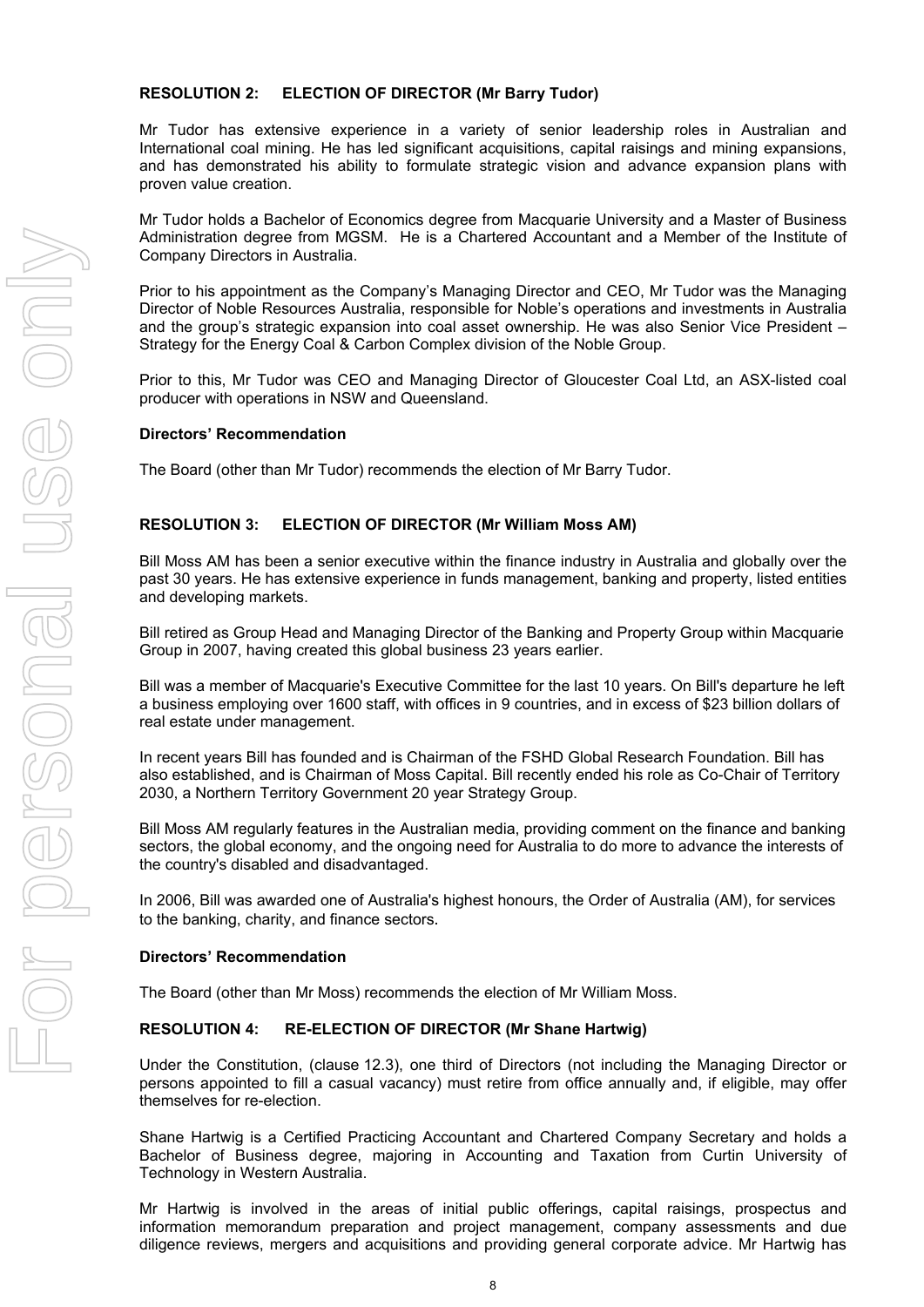over fifteen years' experience in the finance industry both nationally and internationally with exposure to both the debt and equity capital markets.

# **Directors' Recommendation**

The Board (other than Mr Hartwig) recommends the re-election of Mr Hartwig.

# **RESOLUTION 5: ISSUE OF OPTIONS TO A DIRECTOR (Mr William Moss AM)**

The Company is seeking the approval of its shareholder to grant a total of 2,000,000 Options to Mr William Moss (or his nominee) as part of his remuneration package. In addition to these Options, Mr Moss will receive a director's fee of \$150,000 per annum. The Options will have an exercise price of \$0.20 and an exercise period of four years. One third of the Options will vest on the first anniversary of the date of Mr Moss's appointment as a director, one third of the Options will vest on the second anniversary of the date of Mr Moss's appointment as a director and the remaining will vest on the third anniversary of the date of Mr Moss's appointment as a director.

Exalt currently does not provide long term equity incentive for the Non-Executive Directors. However, industry trends show that companies of similar size to the Company provide equity incentives to nonexecutive independent directors as a means of reducing cash out-flow and giving directors a performance related incentive. The Board considers that the current financial position of the Company justifies the issue of Options to Mr Moss as part of his remuneration.

The grant of the Options is designed to encourage a greater involvement by Mr Moss in the achievement of the Company's objectives and to provide him with an opportunity to participate in the future growth of the Company through share ownership.

The Company recognises that the grant of the Options to Mr Moss, as a non-executive Director, would not comply with the ASX's Principles of Good Corporate Governance and Best Practice Recommendations. However, given the Company's current circumstances, the Directors consider that the incentive represented by the grant of these Options is a cost effective means of rewarding and incentivising Mr Moss, when compared to alternative forms of incentive such as the payment of additional cash compensation.

### **Requirement for shareholder approval**

Listing Rule 10.11 requires a listed company to obtain shareholder approval by ordinary resolution prior to the issue of shares to a related party. Mr Moss is considered to be a related party of the Company as he is a Director.

Further, Chapter 2E of the Corporations Act prohibits a public company from giving a financial benefit (which includes the grant of Options) to a related party of the Company unless either:

- (a) the giving of the financial benefit falls within one of the nominated exceptions; or
- (b) prior shareholder approval is obtained to give the financial benefit.

As noted above, Mr Moss is a related party of the Company by virtue of being a Director. Consequently, the issue of the Options constitutes the giving of a financial benefit to a related party for the purposes of section 208 of the Corporations Act.

Under section 211 of the Corporations Act, shareholder approval is not required to give a financial benefit if:

- (a) the benefit is remuneration given to a related party as an officer or employee of the Company; and
- (b) to give the remuneration would be reasonable given:
	- (i) the circumstances of the Company; and
	- (ii) the related party's circumstances (including the responsibilities involved in the office or employment).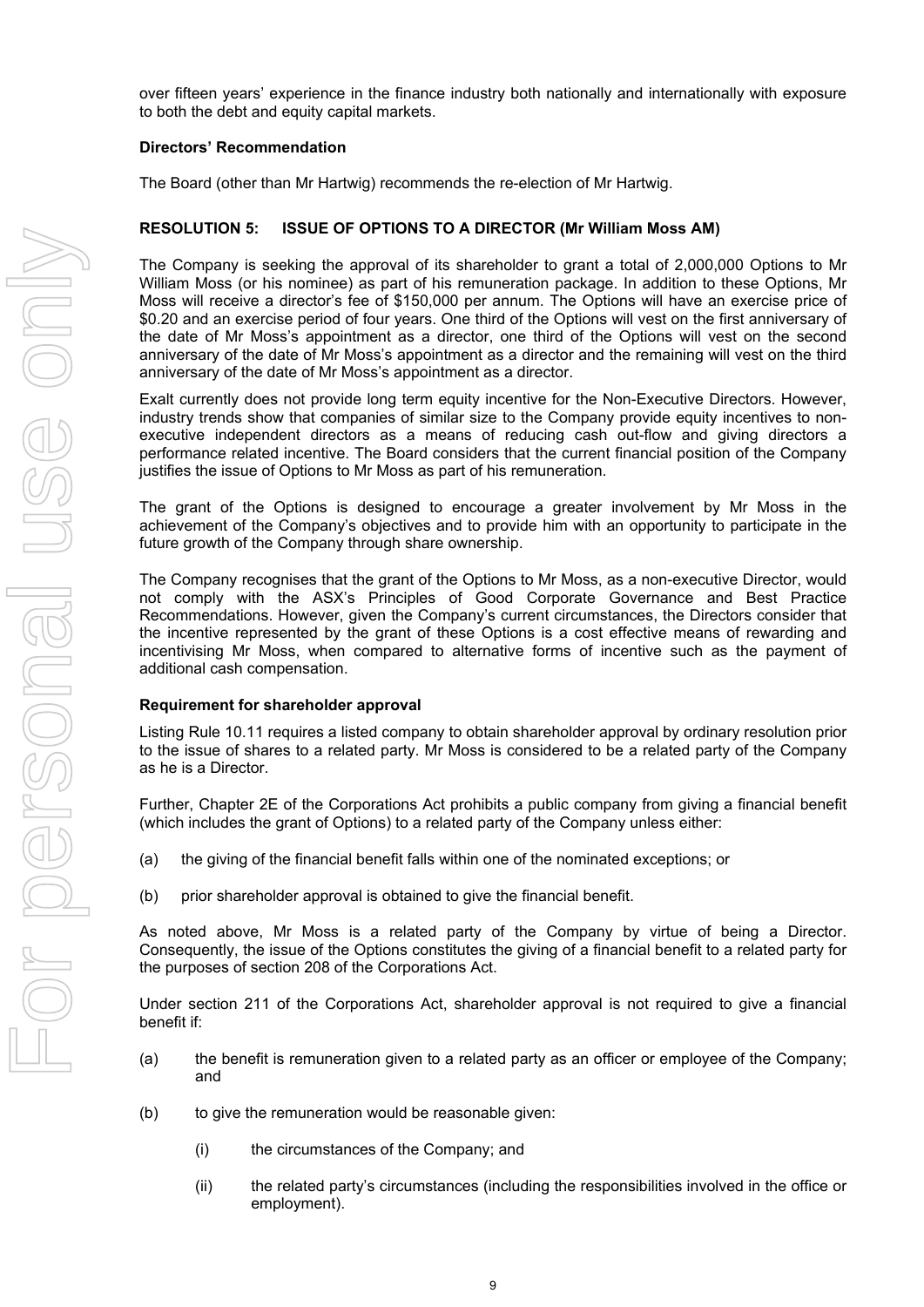While the Board considers that the combination of Options and annual directors' fee constitutes reasonable remuneration given the circumstances of the Company and the duties and responsibilities of Mr Moss, in accordance with section 211 of the Corporations Act and in the interests of good corporate governance, the Company is seeking shareholder approval in respect of the issue of the Options to Mr Moss under section 208 of the Corporations Act.

# **Prescribed Information under Listing Rule 10.13**

The following information is provided to shareholders for the purpose of Listing Rule 10.13:

- (a) the Options are being granted to Mr Moss, a Director or Mr Moss's nominee;
- (b) the maximum number of securities being granted is 2,000,000 Options;
- (c) the Options are being granted as consideration for services to be provided and accordingly the Options will be issued for no cash consideration;
- (d) the proposed terms of the Options are set out at Annexure A to this Notice.
- (e) no funds will be raised by the grant of the Options; and
- (f) the Options will be issued no later than 1 month after the date of the Annual General Meeting.

#### **Prescribed Information under Chapter 2E of the Corporations Act**

(a) *The replated party to whom the financial benefit is to be given* 

The financial benefit is being given to Mr Moss, a Director, or his nominee.

(b) *The nature of the financial benefit* 

The proposed financial benefit to be given is the grant of 2,000,0000 Options for no cash consideration.

(c) *Valuation of Options*

The Directors have determined the value of the Options using the Black Scholes models for pricing of financial options. These valuation models use inputs including time to expiration, strike price, value of the underlying financial instrument, expected share volatility, and the risk free interest rate.

The assumptions underlying the Black Scholes model and used in calculating the value of the Options were as follows:

Share price (Ps) =\$0.20 Exercise price (E) = \$0.20 Maximum Option Life  $(t) = 4$  years Risk-free rate  $(r) = 3.75\%$ Expected share volatility (q)  $(1) = 60\%$ 

(1) The historical volatility of the listed ERD shares, based on the standard deviation of the continuously compounded rate of return on the shares for the prior six months.

Using this method of valuation the Company has determined a value of \$0.0985 for each of the Options to be granted to Mr William Moss (or his nominee). Accordingly, on the basis of this calculation, the total financial benefit to be given to Mr William Moss is \$197,000.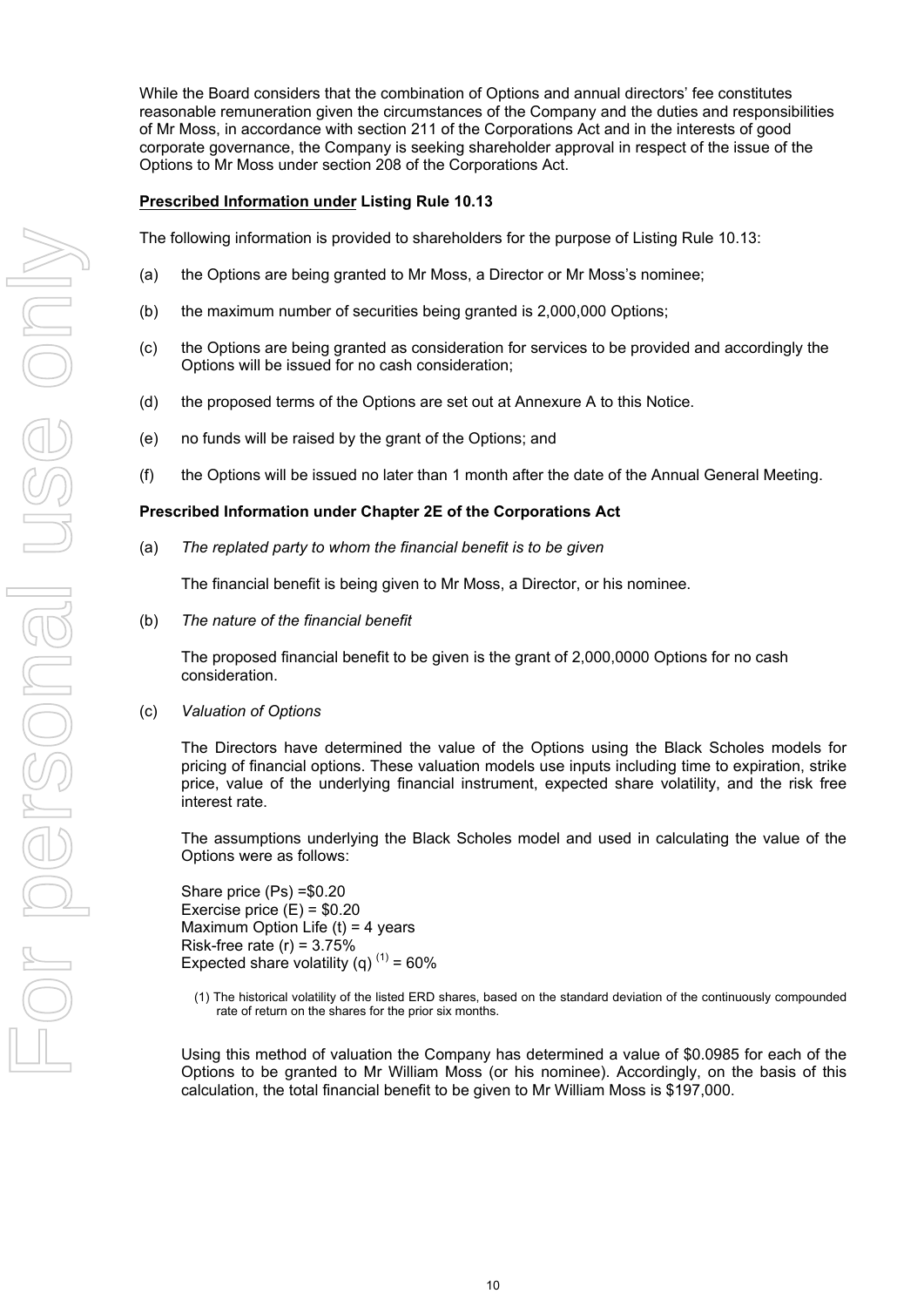(d) *Other information that is reasonably required by members to make a decision and that is known to the Company or any of its Directors* 

*Current Shares and Options on Issue* 

As at the date of the Notice of Meeting the Company has the following Shares and Options on issue:

| <b>Issued Capital:</b>                     |            |
|--------------------------------------------|------------|
| <b>Ordinary Shares:</b>                    | 28,875,003 |
| Options (Exp 12/15, Ex \$0.20): 16,008,568 |            |
|                                            |            |

As previously advised to Shareholders, the Company has entered into a Share Purchase Agreement to acquire 100% of the issued capital of Odni, a Singapore incorporated coal investment company and has lodged a Prospectus for the purposes of the Capital Raising. Set out below is the pro-forma capital structure of the Company assuming the acquisition of Odni is completed and either the minimum or maximum amounts of monies are raised under the Capital Raising.

| <b>SHARES</b>                                                                                                                 | <b>Minimum</b><br><b>Subscription</b><br>$($5$ million $)$ | $\%$  | <b>Maximum</b><br><b>Subscription</b><br>(\$10 million) | $\frac{9}{6}$ |
|-------------------------------------------------------------------------------------------------------------------------------|------------------------------------------------------------|-------|---------------------------------------------------------|---------------|
| Shares on issue at date of this Notice                                                                                        | 28,875,003                                                 | 36.6  | 28,875,003                                              | 27.8          |
| Shares to be issued to Odni Sellers                                                                                           | 25,000,000                                                 | 31.7  | 25,000,000                                              | 24.1          |
| Shares offered under the Prospectus                                                                                           | 25.000.000                                                 | 31.7  | 50.000.000                                              | 48.1          |
| <b>Total Shares following completion</b><br>of the Capital Raising, acquisition of<br>Odni and issue of Options to Mr<br>Moss | 78,875,003                                                 | 100.0 | 103,875,003                                             | 100.0         |

| <b>Options</b>                                                                                          |                        | <b>Performance Shares</b>                                           |            |
|---------------------------------------------------------------------------------------------------------|------------------------|---------------------------------------------------------------------|------------|
| Options on issue at date of Notice                                                                      | 16,008,568             | Performance Shares on issue at<br>date of Notice                    | Nil        |
| Options to be issued to the Odni<br><b>Sellers</b>                                                      | 30,000,0001            | Performance Shares to be<br>issued to the Odni Sellers <sup>3</sup> | 66,000,000 |
| Options to be issued to Barry Tudor                                                                     | 3,000,000 <sup>2</sup> | Performance Shares to be<br>issued to Barry Tudor <sup>4</sup>      | 18,000,000 |
| Options to be issued to Mr William<br>Moss (subject to Resolution 5 being)<br>approved by shareholders) | 2,000,000              |                                                                     |            |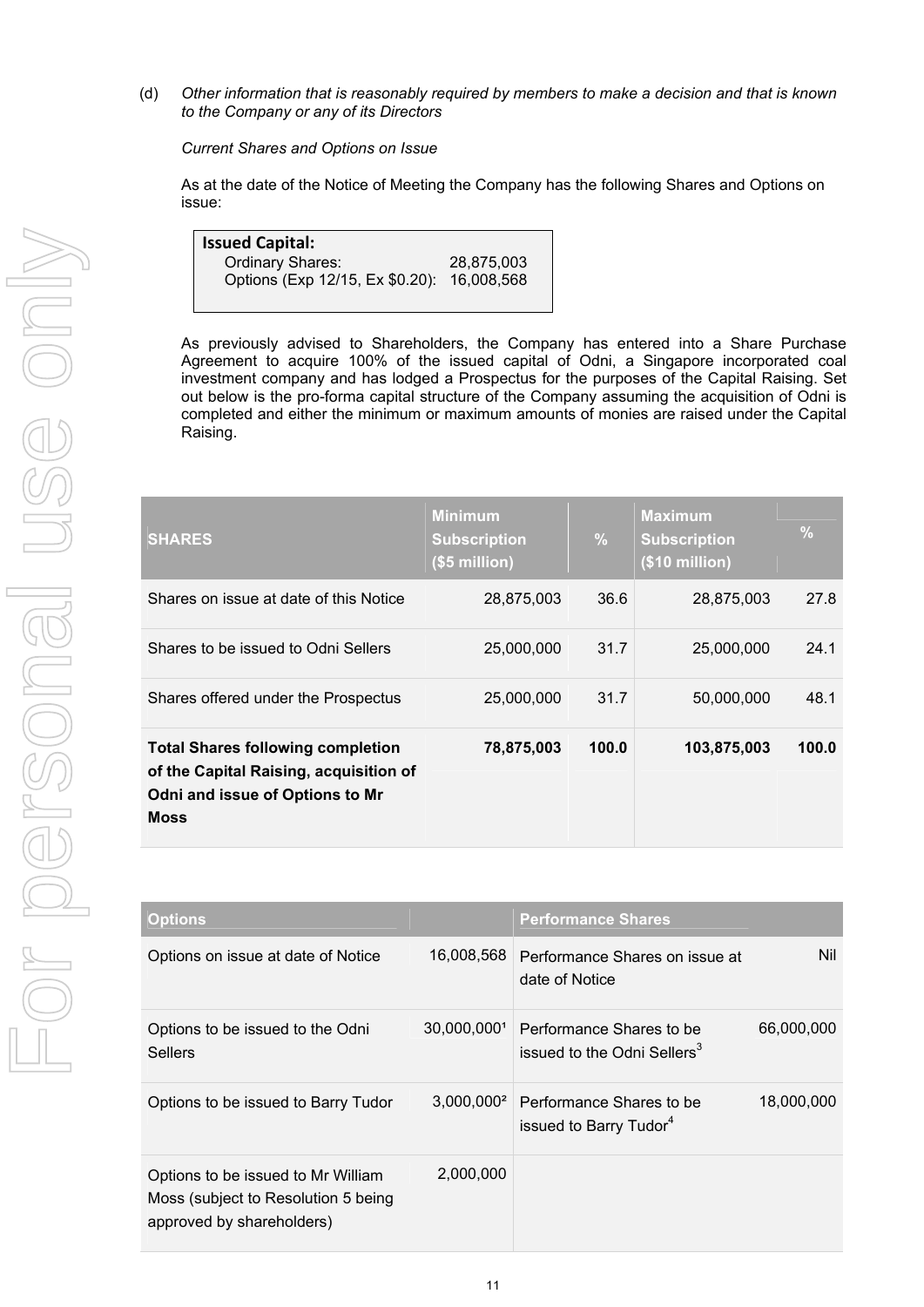| <b>Total Options following</b>   | 51,008,568   Total Performance Shares  | 84,000,000 |
|----------------------------------|----------------------------------------|------------|
| completion of the Capital        | following completion of the            |            |
| Raising, acquisition of Odni and | <b>Capital Raising, acquisition of</b> |            |
| issue of Options to Mr Moss      | Odni and issue of Options to           |            |
|                                  | <b>Mr Moss</b>                         |            |

| эτе<br>c |
|----------|
|----------|

- (1) 10,000,000 Class W Options exercisable at \$0.20 on or before two years of the issue date and 20,000,000 Class X Options exercisable at \$0.50 on or before three years of the issue date. Refer to section 10.3 of the Prospectus for further information on the Class W and Class X Options.
- (2) 2,400,000 Class Z Options exercisable at \$0.50 on or before four years of the issue date and 600,000 Class Y Options exercisable at \$0.20 on or before four years of the issue date. Refer to section 10.3 of the Prospectus for further information on these Options.
- (3) 22,000,000 Class A Performance Shares, 22,000,000 Class B Performance Shares and 22,000,000 Class C Performance Shares. Refer to section 10.3 of the Prospectus for further details on the Performance Shares.
- (4) 6,000,000 Class A Performance Shares, 6,000,000 Class B Performance Shares and 6,000,000 Class C Performance Shares. Refer to section 10.3 of the Prospectus for further details on the Performance Shares.

#### *Effect of Issue of Options under Resolution 5*

If any of the 2,000,000 Options granted to Mr Moss (or his nominee) are exercised the effect would be to dilute the shareholding of existing shareholders. The market price of the Company's shares during the period of the Options will normally determine whether or not an Optionholder will exercise the Options. At the time any Options are exercised and Shares are issued pursuant to their exercise, the Shares may be trading at a price which is higher than the exercise price of the Options.

#### *Share Price*

The highest price of fully paid ordinary shares in the Company trading on ASX during the past 12 months prior to the date of this Notice was \$0.20 which occurred on 24th August 2012 and the lowest price of shares in the Company trading on ASX during the past 12 months prior to the date of this Notice was \$0.11 which last occurred on 20th July 2012. The most recent closing price of shares in the Company trading on the ASX prior to the date of the Notice of Meeting was \$0.20 which occurred on 24th August 2012 (the day the trading of the Shares was suspended by the ASX).

Other Remuneration of Mr William Moss

The other remuneration currently agreed to be paid to Mr William Moss is set out below:

| <b>Director</b> | Salary | <b>Director Fees</b> |
|-----------------|--------|----------------------|
| Mr William Moss | Nil    | \$150,000 pa         |

### *Role of Board with respect to Remuneration Matters*

The number of Options to be issued to Mr William Moss (or his nominee) was chosen by the Board who considers the remuneration matters for the Company in order to provide them with an appropriate mix of cash remuneration and remuneration by way of Options. The Options component of the remuneration provides a link to the medium term and long term strategies of growing the Company for the benefit of all Shareholders.

is the Board does not consider that, from an economic and commercial point of view, there are any costs or detriments, including opportunity costs or taxation consequences, for the Company or benefits forgone by the Company resulting from the issue of the Options to Mr Moss pursuant to Resolution 5.

#### *Effect on Earnings*

There will be an effect on the Company's earnings for the period to 30th June 2013 in that the Company will likely recognise a share based payment expense in the Company's Profit and Loss Statement of \$38,313. This will have a corresponding increase in the Retained Losses in the Company's Balance Sheet as at 30th June 2013. The remaining \$158,724 will be amortised over the period 1st July 2013 to 30th November 2016.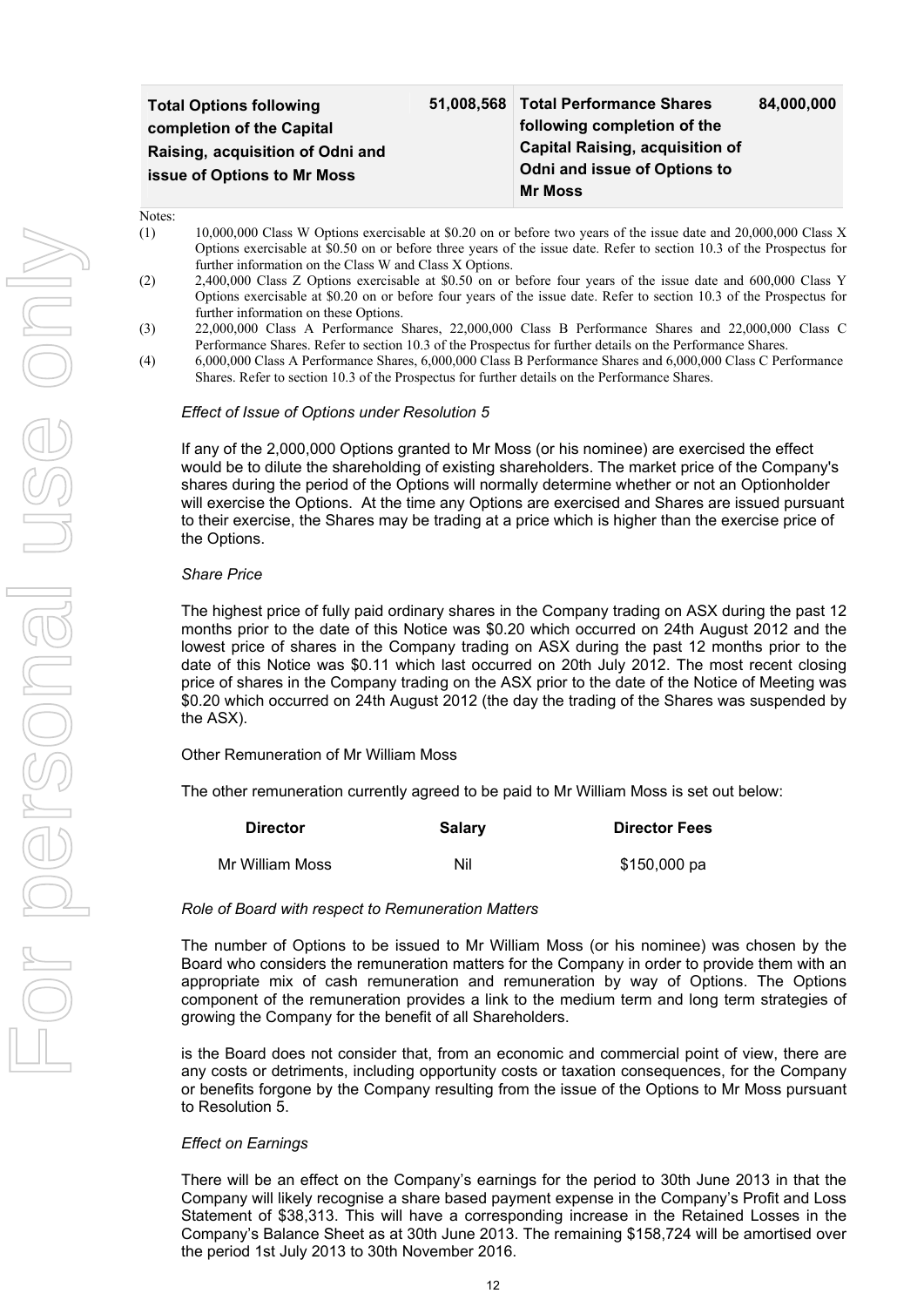The shares and Options currently held directly and indirectly by Mr William Moss as at the date of the Notice of Meeting are set out below and adjusted for the proposed issue of Options the subject of Resolution 5, the proposed issue of Shares the subject of Resolution 6 and the respective fully diluted holding in the Company, pursuant to a minimum amount of \$5 million and a maximum of \$10 million being raised as part of the Capital Raising:

| <b>Director</b>    | <b>Shares</b> | Number of<br>options held<br>prior to issue<br>of Options | Percentage of<br>share capital<br>on a fully<br>diluted basis<br>prior to issue<br>of Options | Number of<br>shares and<br>options held<br>after issue of<br><b>Shares the</b><br>subject of<br><b>Resolution 6</b><br>and Options<br>the subject of<br><b>Resolution 5</b> | Percentage of<br><b>Share Capital on</b><br>a fully diluted<br>basis after issue<br>of Options the<br>subject of<br><b>Resolution 5 and</b><br>assuming issue<br>of Shares the<br>subject of<br><b>Resolution 6.</b><br>based on a<br><b>Minimum Capital</b><br>Raising of \$5<br>million | Percentage of<br><b>Share Capital on</b><br>a fully diluted<br>basis after issue<br>of Options the<br>subject of<br><b>Resolution 5 and</b><br>assuming issue<br>of Shares the<br>subject of<br><b>Resolution 6.</b><br>based on a<br><b>Minimum Capital</b><br>Raising of \$10<br>million |
|--------------------|---------------|-----------------------------------------------------------|-----------------------------------------------------------------------------------------------|-----------------------------------------------------------------------------------------------------------------------------------------------------------------------------|-------------------------------------------------------------------------------------------------------------------------------------------------------------------------------------------------------------------------------------------------------------------------------------------|--------------------------------------------------------------------------------------------------------------------------------------------------------------------------------------------------------------------------------------------------------------------------------------------|
| Mr William<br>Moss | Nil           | Nil                                                       | Nil                                                                                           | 4,500,000                                                                                                                                                                   | 3.4%                                                                                                                                                                                                                                                                                      | 2.9%                                                                                                                                                                                                                                                                                       |

# **Directors Recommendation**

In relation to Resolution 5, each Director, (other than Mr William Moss) confirms they have no interest in the outcome of the relevant Resolution.

Further, each Director (other than Mr William Moss) recommends that the shareholders approve the issue of 2,000,000 Options to Mr Moss (or his nominee) under Resolution 5 as they consider the grant of the Options is a cost effective means of rewarding Mr Moss and providing an incentive to advance the Company's interests.

Mr William Moss, to whom the Options are to be issued under Resolution 5, does not make a recommendation given he has interest in the outcome of Resolution 5, namely the proposed issue to him of 2,000,000 Options.

The Director confirm that, to their knowledge, this Notice of General Meeting and Explanatory Memorandum contains all information, that is known to the Company and the Directors, that is reasonably required by the Shareholders in order to decide whether or not it is in the Company's interest to pass Resolution 5.

# **RESOLUTION 6 – PARTICIPATION IN CAPITAL RAISING BY A DIRECTOR (Mr William Moss AM)**

Mr Moss does not currently hold any Shares or Options in the Company. The Company is seeking the approval of its shareholders for the purposes of Listing Rule 10.11 to permit Mr Moss (or his nominees) to subscribe for and be issued up to 2,500,000 Shares on the same terms as non-related parties under the Capital Raising.

### **Listing Rule 10.11**

Listing Rule 10.11 requires a listed company to obtain Shareholder approval by ordinary resolution prior to the issue of shares to a related party. Mr Moss is considered to be a related party of the Company as he is a Director.

### **Prescribed Information under Listing Rule 10.13**

For the purposes of Listing Rule 10.13, the following information is provided to Shareholders in relation to Resolution 6.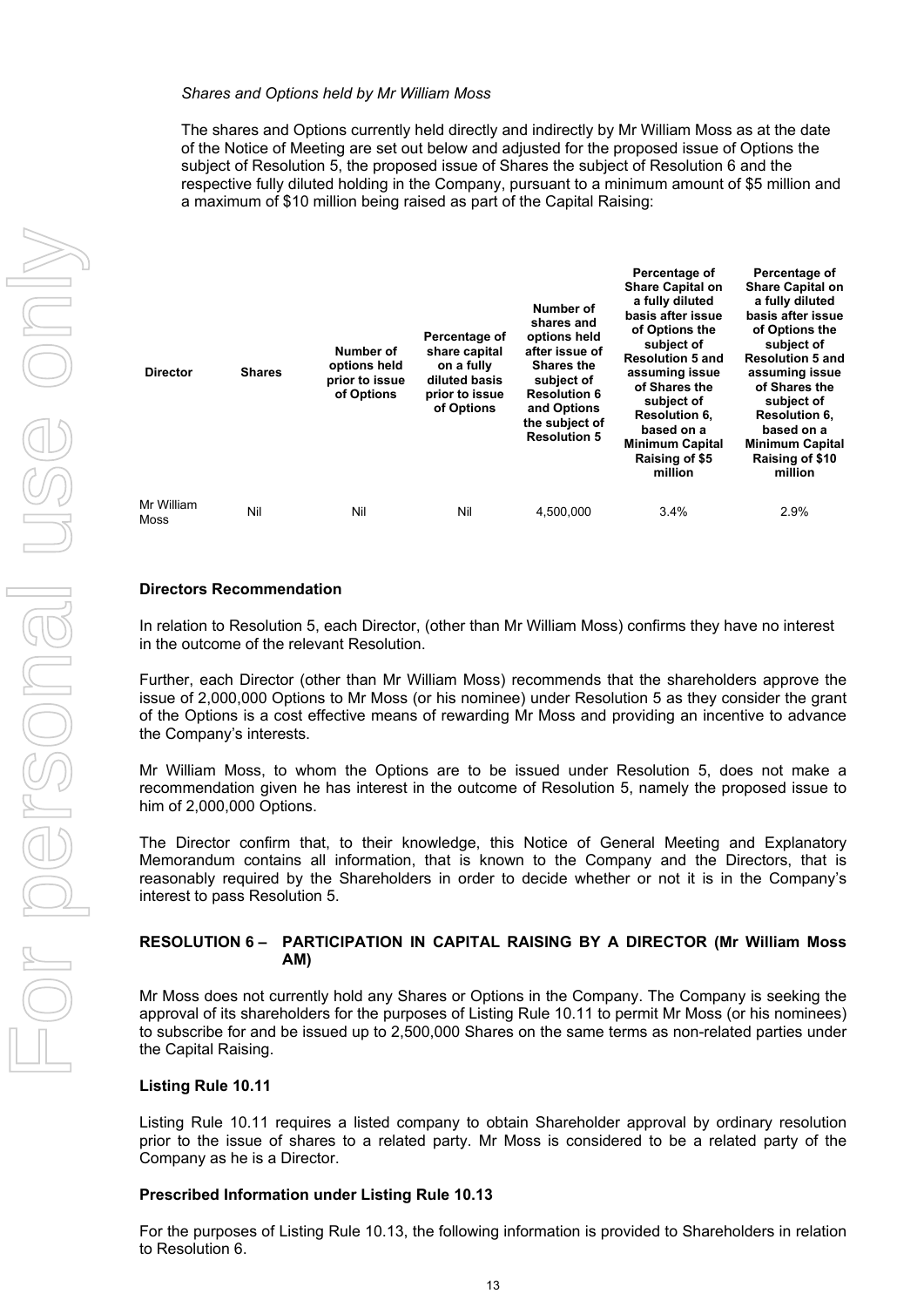- a) the Shares will be issued to Mr Moss or to his nominees;
- b) a maximum of 2,500,000 Shares will be issued to Mr Moss or his nominees, pursuant to Resolutions 6:
- c) the Shares will be issued no later than 1 month after the date of the Annual General Meeting;
- d) the issue price will be \$0.20 per Share;
- e) the Shares will be fully paid ordinary shares in the capital of the Company issued on the same terms and conditions as the Shares currently on issue; and
- f) funds raised pursuant to the issue of the Shares will be used for the Company's working capital purposes and as set out in the Supplementary Prospectus. For the avoidance of doubt, the funds raised through the issue of Shares to Mr Moss will not count towards the minimum amount raised under the Capital Raising.

#### **Chapter 2E of the Corporations Act**

For a public company, or an entity that the public company controls, to give a financial benefit to a related party of the public company, the public company or entity must:

- a) obtain the approval of shareholders; and
- b) give the benefit within 15 months following such approval,

unless the giving of the financial benefit falls within an exception set out in sections 210 to 216 of the Corporations Act.

Section 210 of the Corporations Act states that shareholder approval is not needed to give a financial benefit on terms that:

- a) would be reasonable in the circumstances if the public company or entity were dealing at arm's length; or
- b) are less favourable to the related party than the terms referred to in paragraph (a) above.

The Board considers that the issue of Shares to Mr William Moss (or his nominee) on the same terms as the Capital Raising, as contemplated by Resolution 6, is on arm's length terms in accordance with section 210 of the Corporations Act given the issue of the Shares to Mr William Moss (or his nominee) will be made to non-related parties under the Capital Raising on exactly the same terms. Accordingly, shareholder approval is not sought for the issue of Shares to Mr William Moss (or his nominee) under Chapter 2E of the Corporations Act.

#### **Directors' Recommendation**

The Board (other than Mr Moss) recommends that shareholder vote in favour of Resolution 6.

#### **RESOLUTION 7: APPROVAL OF 10% PLACEMENT FACILITY**

#### **7.1 General**

Listing Rule 7.1A enables eligible entities to issue Equity Securities up to 10% of its issued share capital through placements over a 12 month period after the annual general meeting (**10% Placement Facility**). The 10% Placement Facility is in addition to the Company's 15% placement capacity under Listing Rule 7.1.

An eligible entity for the purposes of Listing Rule 7.1A is an entity that is not included in the S&P/ASX 300 Index and has a market capitalisation of \$300 million or less. The Company is an eligible entity.

The Company is now seeking shareholder approval by way of a special resolution to have the ability to issue Equity Securities under the 10% Placement Facility.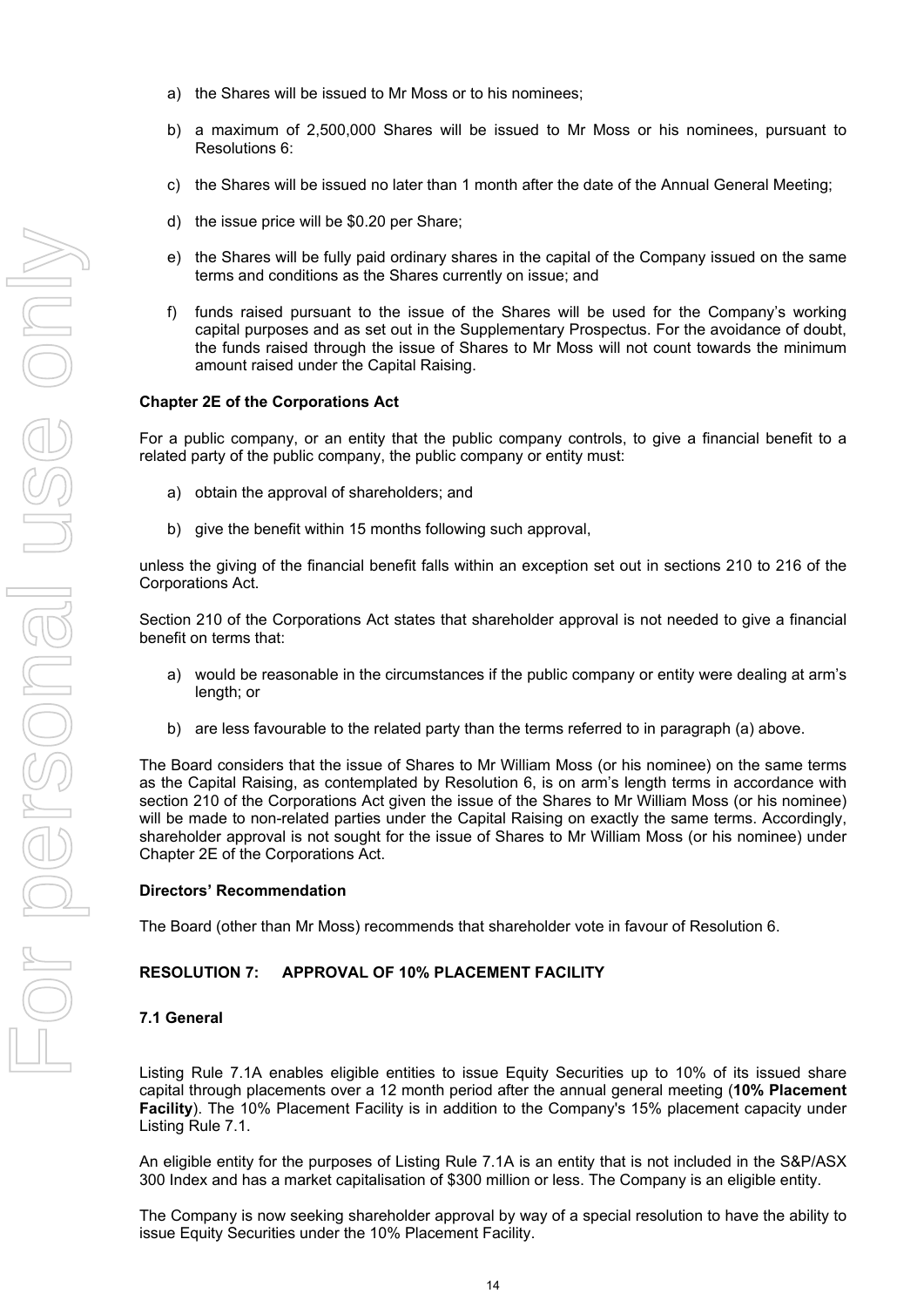The effect of Resolution 7 will be to allow the Directors to issue the Equity Securities under Listing Rule 7.1A during the period up to 12 months after the Annual General Meeting without subsequent shareholder approval and in addition to the Company's 15% placement capacity under Listing Rule 7.1.

Resolution 7 is a special resolution and therefore requires approval of 75% of the votes cast by shareholders present and eligible to vote (in person, by proxy, by attorney or, in the case of a corporate shareholder, by a corporate representative).

The Directors recommend that shareholders vote in favour of this Resolution.

# **7.2 Description of Listing Rule 7.1A**

(a) Shareholder approval

The ability to issue Equity Securities under the 10% Placement Facility is subject to shareholder approval by way of a special resolution at an annual general meeting.

(b) Equity Securities

Any Equity Securities issued under the 10% Placement Facility must be in the same class as an existing quoted class of Equity Securities of the Company. The Company, as at the date of the Notice, has on issue two classes of Equity Securities, being its Shares, and Listed Options.

(c) Formula for calculating 10% Placement Facility

Listing Rule 7.1A.2 provides that eligible entities which have obtained shareholder approval at an annual general meeting may issue or agree to issue, during the 12 month period after the date of the annual general meeting, a number of Equity Securities calculated in accordance with the following formula:

#### *(A x D) – E*

*A* is the number of shares on issue 12 months before the date of issue or agreement:

(A) plus the number of fully paid shares issued in the 12 months under an exception in Listing Rule 7.2;

(B) plus the number of partly paid shares that became fully paid in the 12 months;

(C) plus the number of fully paid shares issued in the 12 months with approval of holders of shares under Listing Rule 7.1 and 7.4. This does not include an issue of fully paid shares under the entity's 15% placement capacity without shareholder approval;

(D) less the number of fully paid shares cancelled in the 12 months.

*Note that A has the same meaning in Listing Rule 7.1 when calculating an entity's 15% placement capacity.* 

*D* is 10%

*E* is the number of Equity Securities issued or agreed to be issued under Listing Rule 7.1A.2 in the 12 months before the date of the issue or agreement to issue that are not issued with the approval of shareholders under Listing Rule 7.1 or 7.4.

(d) Listing Rule 7.1 and Listing Rule 7.1A

The ability of an entity to issue Equity Securities under Listing Rule 7.1A is in addition to the entity's 15% placement capacity under Listing Rule 7.1.

At the date of this Notice, the Company has on issue 28,875,003 Shares and therefore has a capacity to issue:

(i) 4,331,250 Equity Securities under Listing Rule 7.1; and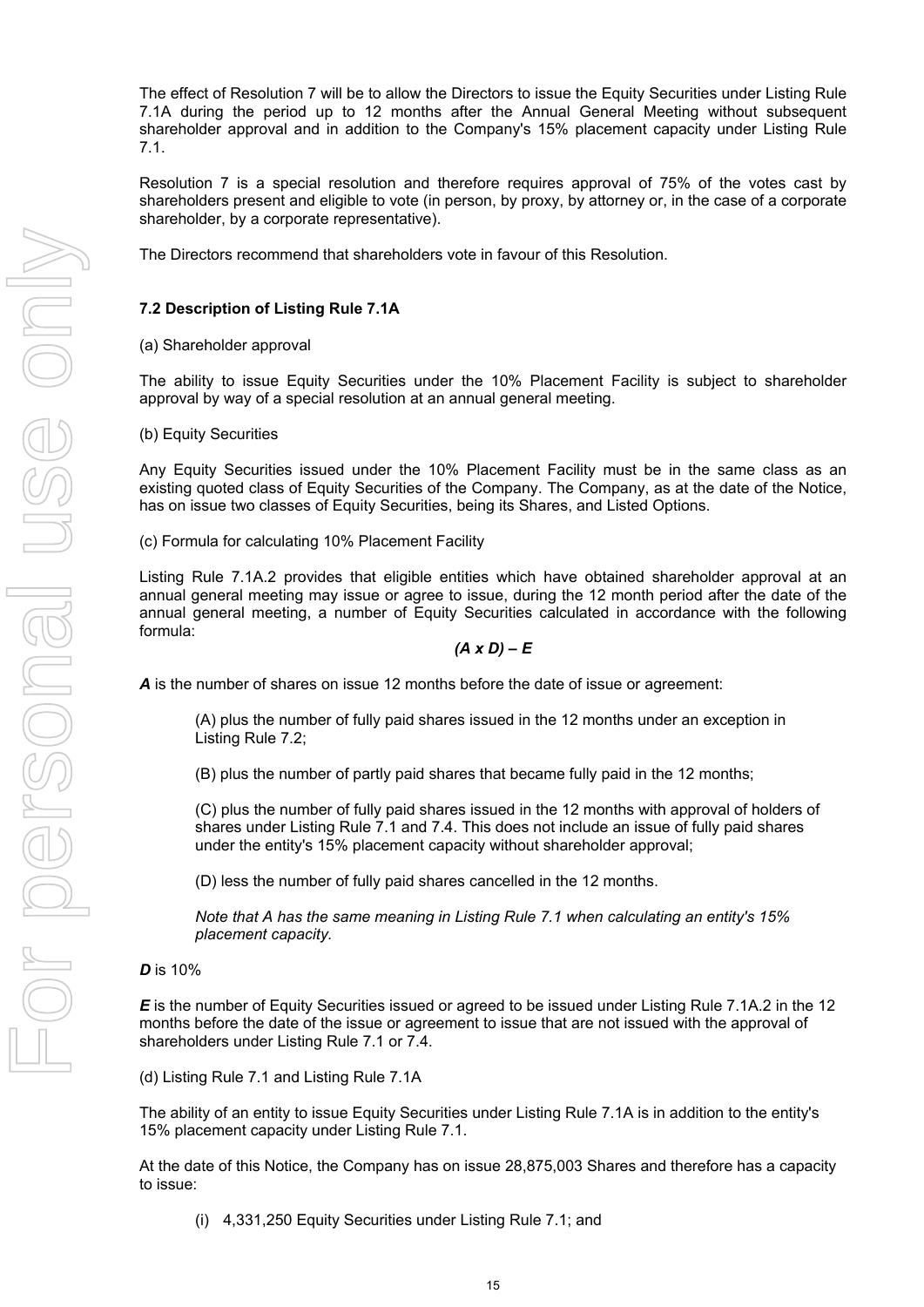(ii) subject to shareholder approval being sought under Resolution 4, 2,887,500 Equity Securities under Listing Rule 7.1A.

Assuming the acquisition of Odni is completed and either the minimum or maximum amounts of monies are raised under the Capital Raising, the Company will have the capacity to issue Securities as indicated below:

|                                                                                                                                                                                  | \$5, million Capital Raise<br>(Minimum) | \$10, million Capital Raise<br>(Maximum) |
|----------------------------------------------------------------------------------------------------------------------------------------------------------------------------------|-----------------------------------------|------------------------------------------|
| <b>Total Shares following</b><br>completion of the acquisition of<br>Odni and Capital Raising and<br>assuming William Moss<br>subscribes for Shares pursuant<br>to Resolution 6. | 81,375,003                              | 106,375,003                              |
| <b>Equity Securities under Listing</b><br>Rule 7.1                                                                                                                               | 12,206,250                              | 15,596,250                               |
| Subject to shareholder approval<br>being sought under Resolution<br>7, Equity Securities under<br>Listing Rule 7.1A.                                                             | 8,137,500                               | 10,637,500                               |

The actual number of Equity Securities that the Company will have capacity to issue under Listing Rule 7.1A will be calculated at the date of issue of the Equity Securities in accordance with the formula prescribed in Listing Rule 7.1A.2 (refer to Section 7.2(c) above).

# (e) Minimum Issue Price

The issue price of Equity Securities issued under Listing Rule 7.1A must be not less than 75% of the VWAP of Equity Securities in the same class calculated over the 15 ASX Trading Days on which trades were recorded immediately before:

- (i) the date on which the price at which the Equity Securities are to be issued is agreed; or
- (ii) if the Equity Securities are not issued within 5 Trading Days of the date in paragraph (i) above, the date on which the Equity Securities are issued.
- (f) 10% Placement Period

Shareholder approval of the 10% Placement Facility under Listing Rule 7.1A is valid from the date of the annual general meeting at which the approval is obtained and expires on the earlier to occur of:

- (i) the date that is 12 months after the date of the annual general meeting at which the approval is obtained; or
- (ii) the date of the approval by shareholders of a transaction under Listing Rules 11.1.2 (a significant change to the nature or scale of activities) or 11.2 (disposal of main undertaking),

or such longer period if allowed by ASX (**10% Placement Period**).

# **7.3 Information required by ASX Listing Rule 7.3A**

ASX Listing Rule 7.3A sets out a number of matters which must be included in a notice of meeting seeking an approval under ASX Listing Rule 7.1A. The following information is provided for the purposes of Listing Rule 7.3A:

(a) The Equity Securities will be issued at an issue price of not less than 75% of the volume weighted average price for the Company's Equity Securities over the 15 ASX trading days on which trades were recorded immediately before: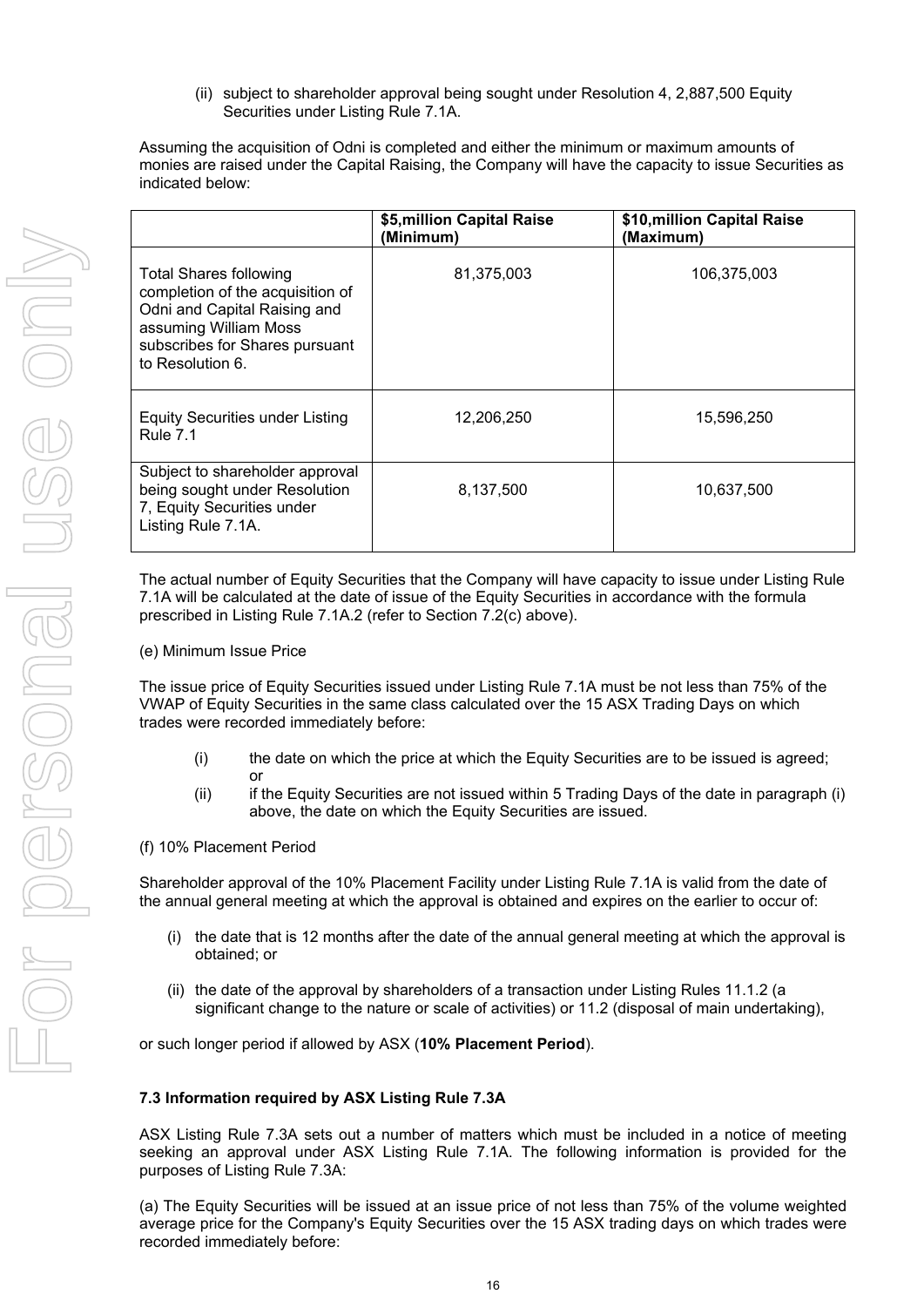(i) the date on which the price at which the Equity Securities are to be issued is agreed; or

(ii) if the Equity Securities are not issued within 5 ASX trading days of the date in paragraph 7.3(a)(i), the date on which the Equity Securities are issued.

(b) If Resolution 4 is passed by shareholders and the Company issues Equity Securities under the 10% Placement Facility, existing shareholders' voting power in the Company will be diluted as shown in the table below. There is a risk that:

(i) the market price for the Equity Securities may be significantly lower on the date of the issue of the Equity Securities than on the date of the Annual General Meeting; and

(ii) the Equity Securities may be issued at a price that is at a discount to the market price for the Equity Securities on the issue date,

which may have an effect on the amount of funds raised by the issue of the Equity Securities.

The table below shows the dilution of existing shareholders on the basis of the current market price of Shares and the current number of ordinary securities for variable "A" calculated in accordance with the formula in Listing Rule 7.1A (2) as at the date of this Notice.

The table also shows:

(i) two examples where variable "A" has increased, by 50% and 100%. Variable "A" is based on the number of ordinary securities the Company has on issue. The number of ordinary securities on issue may increase as a result of issues of ordinary securities that do not require shareholder approval (for example, a pro rata entitlements issue or scrip issued under a takeover offer) or future specific placements under Listing Rule 7.1 that are approved at a future shareholders' meeting; and

(ii) two examples of where the issue price of ordinary securities has decreased by 50% and increased by 100% as against the current market price.

Table 7.3(b)(i)

| <b>DILUTION</b>                                                            |                                   |                                                         |                                                |                                                                    |  |
|----------------------------------------------------------------------------|-----------------------------------|---------------------------------------------------------|------------------------------------------------|--------------------------------------------------------------------|--|
| Variable "A"<br>in Listing<br><b>Rule 7.1A.2</b>                           | <b>Issue Price</b><br>(per Share) | 50% decrease in<br><b>Current Issue Price</b><br>\$0.10 | <b>Current Issue</b><br><b>Price</b><br>\$0.20 | 100% increase in<br><b>Current Issue</b><br><b>Price</b><br>\$0.40 |  |
| Current<br>Variable "A"<br>28,875,003                                      | 10 % voting<br>dilution           | 2,887,500 shares                                        | 2,887,500 shares                               | 2,887,500 shares                                                   |  |
| <b>Shares</b>                                                              | <b>Funds raised</b>               | \$288,750                                               | \$577,500                                      | \$1,155,000                                                        |  |
| 50% increase<br>in current<br>Variable "A"<br>43,312,504<br><b>Shares</b>  | 10 % voting<br>dilution           | 4,331,250 Shares                                        | 4,331,250 Shares                               | 4,331,250 Shares                                                   |  |
|                                                                            | <b>Funds raised</b>               | \$433,125                                               | \$866,250                                      | \$1,732,500                                                        |  |
| 100% increase<br>in current<br>Variable "A"<br>57,750,006<br><b>Shares</b> | 10 % voting<br>dilution           | 5,775,000<br><b>Shares</b>                              | 5,775,000<br>Shares                            | 5,775,000<br><b>Shares</b>                                         |  |
|                                                                            | <b>Funds raised</b>               | \$577,500                                               | \$1,155,000                                    | \$2,310,000                                                        |  |

The table has been prepared on the following assumptions:

(i) The current issue price is \$0.20, being the closing price of the Company's Shares on ASX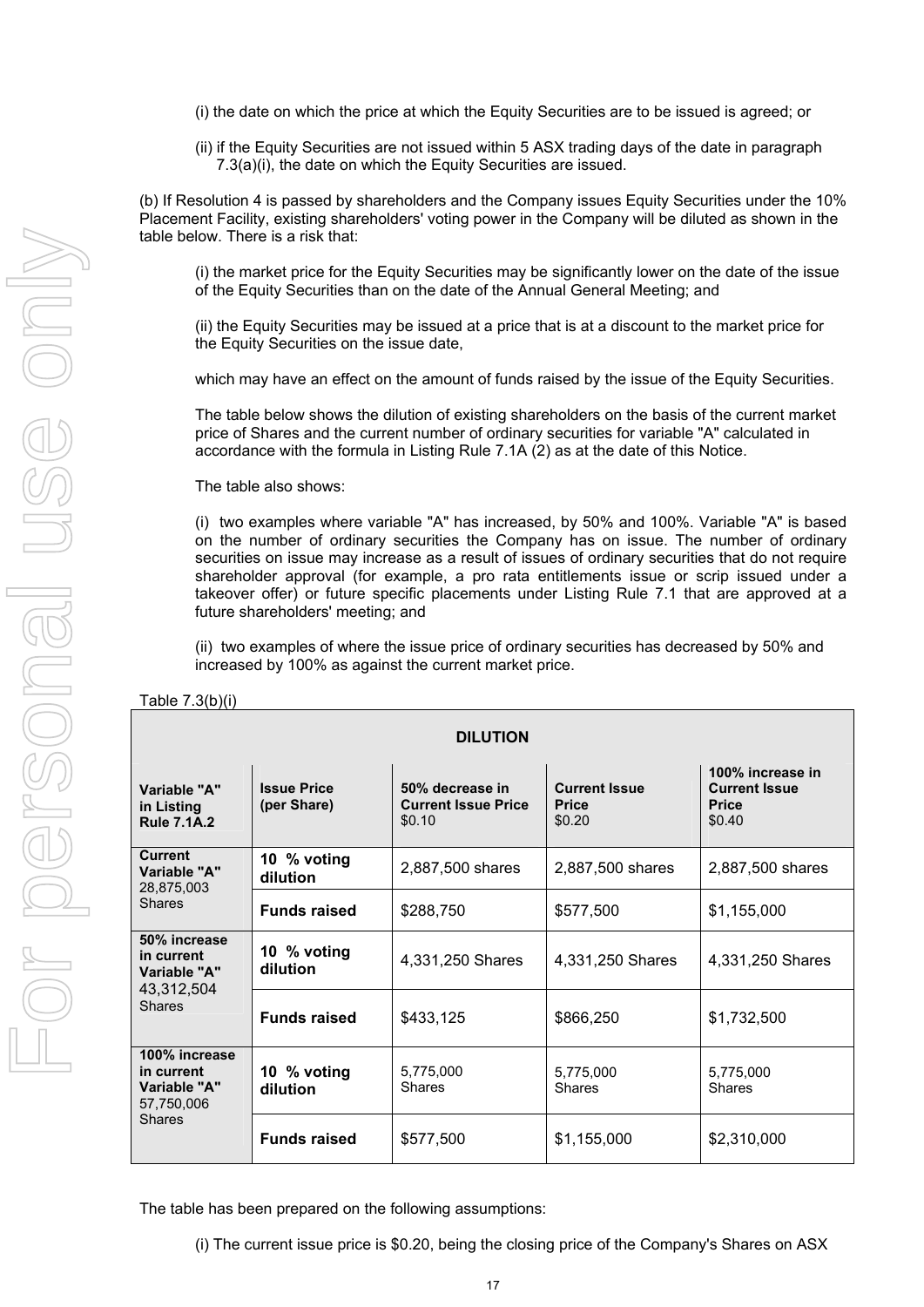on 24 August 2012 (being the date the Company's Shares were suspended from trading).

(ii) The Company issues the maximum number of Equity Securities available under the 10% Placement Facility.

(iii) No Options are exercised into Shares before the date of the issue of the Equity Securities;

(iv) The 10% dilution reflects the aggregate percentage voting dilution against the issued share capital at the time of issue. This is why the dilution is shown in each example as 10%.

(v) The table does not show an example of dilution that may be caused to a particular shareholder by reason of placements under the 10% Placement Facility, based on that shareholder's holding at the date of the Annual General Meeting.

(vi) The table shows only the effect of issues of Equity Securities under Listing Rule 7.1A, not under the 15% placement capacity under Listing Rule 7.1.

(vii) The issue of Equity Securities under the 10% Placement Facility consists only of Shares. If the issue of Equity Securities includes listed Options, it is assumed that those listed Option are exercised into Shares for the purpose of calculating the voting dilution effect on existing shareholders.

The tables below have also been prepared assuming the acquisition of Odni is completed and either the minimum or maximum amounts of monies are raised under the Capital Raising.

Table 7.3(b) (ii)

| <b>MINIMUM CAPITAL RAISE OF \$5 MILLION</b>                                 |                                   |                                                         |                                                |                                                                    |  |
|-----------------------------------------------------------------------------|-----------------------------------|---------------------------------------------------------|------------------------------------------------|--------------------------------------------------------------------|--|
| Variable "A"<br>in Listing<br><b>Rule 7.1A.2</b>                            | <b>Issue Price</b><br>(per Share) | 50% decrease in<br><b>Current Issue Price</b><br>\$0.10 | <b>Current Issue</b><br><b>Price</b><br>\$0.20 | 100% increase in<br><b>Current Issue</b><br><b>Price</b><br>\$0.40 |  |
| <b>Current</b><br>Variable "A"<br>81,375,003<br><b>Shares</b>               | 10 % voting<br>dilution           | 8,137,500 shares                                        | 8,137,500 shares                               | 8,137,500 shares                                                   |  |
|                                                                             | <b>Funds raised</b>               | \$813,750                                               | \$1,627,500                                    | \$3,255,000                                                        |  |
| 50% increase<br>in current<br>Variable "A"<br>122,062,505<br><b>Shares</b>  | 10 % voting<br>dilution           | 12,206,250 shares                                       | 12,206,250 shares                              | 12,206,250 shares                                                  |  |
|                                                                             | <b>Funds raised</b>               | \$1,220,625                                             | \$2,441,250                                    | \$4,882,500                                                        |  |
| 100% increase<br>in current<br>Variable "A"<br>162,750,006<br><b>Shares</b> | 10 % voting<br>dilution           | 16,275,000<br><b>Shares</b>                             | 16,275,000<br><b>Shares</b>                    | 16,275,000<br><b>Shares</b>                                        |  |
|                                                                             | <b>Funds raised</b>               | \$1,627,500                                             | \$3,255,000                                    | \$6,510,000                                                        |  |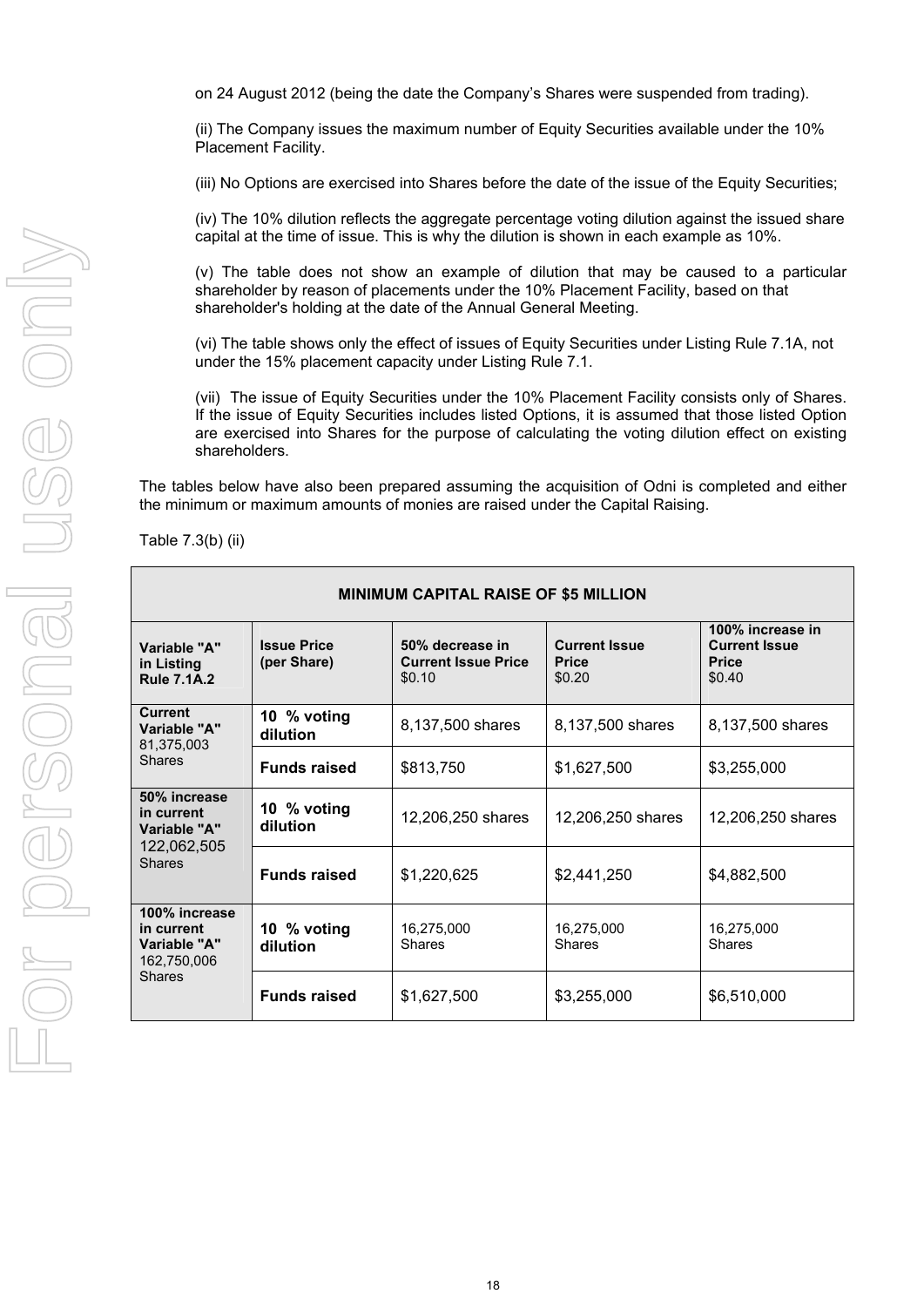| <b>MAXIMUM CAPITAL RAISE OF \$10 MILLION</b>                                |                                   |                                                         |                                                |                                                                    |
|-----------------------------------------------------------------------------|-----------------------------------|---------------------------------------------------------|------------------------------------------------|--------------------------------------------------------------------|
| Variable "A"<br>in Listing<br><b>Rule 7.1A.2</b>                            | <b>Issue Price</b><br>(per Share) | 50% decrease in<br><b>Current Issue Price</b><br>\$0.10 | <b>Current Issue</b><br><b>Price</b><br>\$0.20 | 100% increase in<br><b>Current Issue</b><br><b>Price</b><br>\$0.40 |
| <b>Current</b><br>Variable "A"<br>106,375,003                               | 10 % voting<br><b>dilution</b>    | 10,637,500 shares                                       | 10,637,500 shares                              | 10,637,500 shares                                                  |
| <b>Shares</b>                                                               | <b>Funds raised</b>               | \$1,063,750                                             | \$2,127,500                                    | \$4,255,000                                                        |
| 50% increase<br>in current<br>Variable "A"<br>159,562,505<br><b>Shares</b>  | 10 % voting<br><b>dilution</b>    | 15,956,250 Shares                                       | 15,956,250 Shares                              | 15,956,250 Shares                                                  |
|                                                                             | <b>Funds raised</b>               | \$1,595,625                                             | \$3,191,250                                    | \$6,382,500                                                        |
| 100% increase<br>in current<br>Variable "A"<br>212,750,006<br><b>Shares</b> | 10 % voting<br>dilution           | 21,275,000<br><b>Shares</b>                             | 21,275,000<br>Shares                           | 21,275,000<br><b>Shares</b>                                        |
|                                                                             | <b>Funds raised</b>               | \$2,127,500                                             | \$4,255,000                                    | \$8,510,000                                                        |

The assumptions under Table 7.3(b)(i) still apply.

(c) The Company will only issue and allot the Equity Securities during the 10% Placement Period. The approval under Resolution 4 for the issue of the Equity Securities will cease to be valid in the event that shareholders approve a transaction under Listing Rule 11.1.2 (a significant change to the nature or scale of activities) or Listing Rule 11.2 (disposal of main undertaking).

(d) The Company may seek to issue the Equity Securities for the following purposes:

(i) as non-cash consideration for the acquisition of new resources, assets and investments (including expenses associated with such acquisitions). In such circumstances the Company will provide a valuation of the non-cash consideration as required by Listing Rule 7.1A.3; or

(ii) for cash consideration in which case the Company intends to use the funds raised for exploration activities at its existing projects and/or for acquisition of new assets or investments (including expense associated with such acquisitions) and general working capital.

The Company will comply with the disclosure obligations under Listing Rules 7.1A(4) and 3.10.5A upon issue of any Equity Securities.

(e) The Company's allocation policy is dependent on the prevailing market conditions at the time of any proposed issue pursuant to the 10% Placement Facility. The identity of the allottees of the Equity Securities will be determined on a case-by-case basis having regard to the factors including but not limited to the following:

(i) the purpose of the issue;

(ii) alternative methods of raising funds that are available to the Company, including but not limited to, rights issue or other issue in which existing security holders can participate;

(iii) the effect of the issue of the Equity Securities on the control of the Company;

(iv) the circumstances of the Company, including, but not limited to, the financial situation and solvency of the Company; and

(v) advice from corporate, financial and broking advisers (if applicable).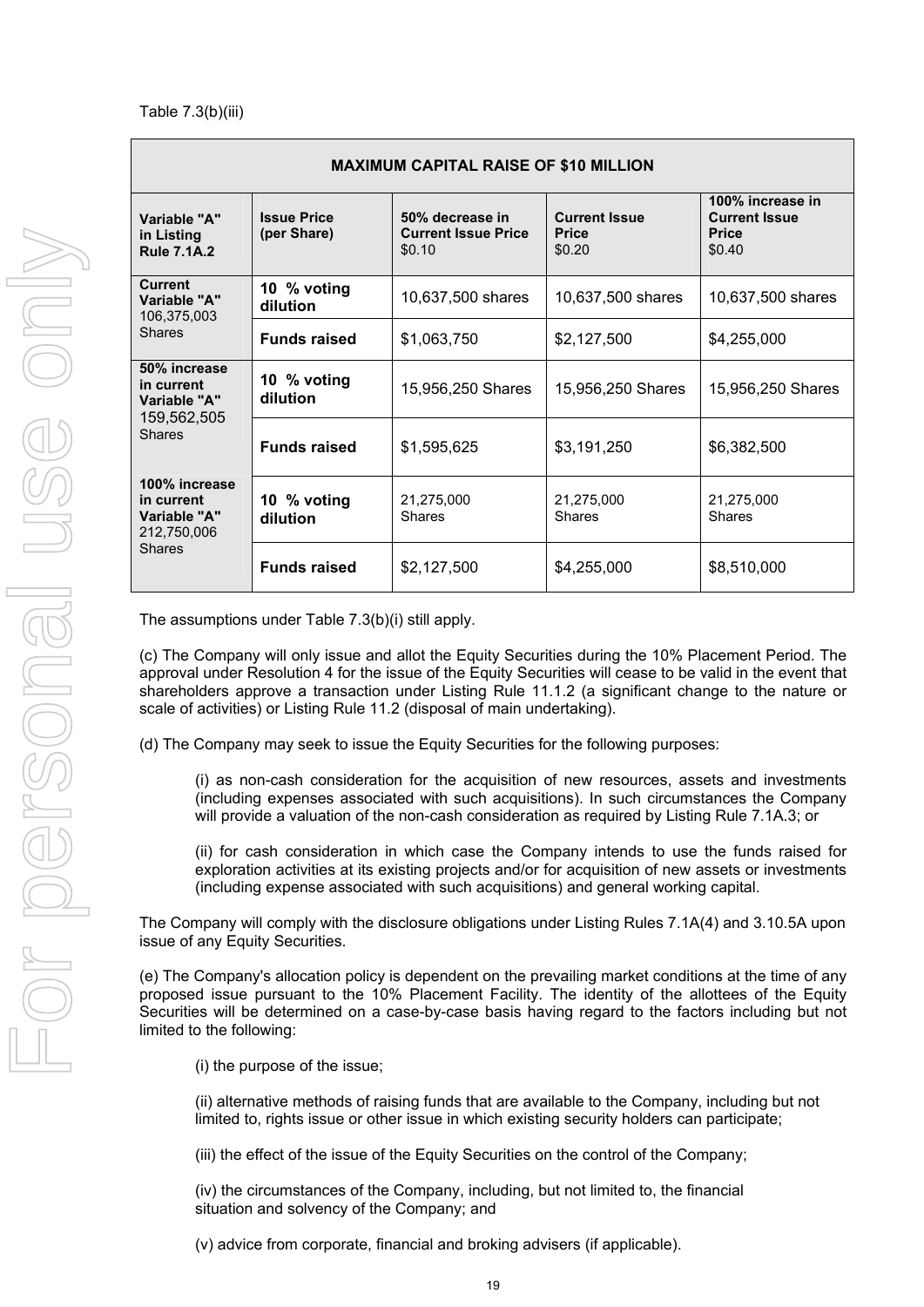The allottees under the 10% Placement Facility have not been determined as at the date of this Notice but may include existing substantial shareholders and/or new shareholders who are not related parties or associates of a related party of the Company. Further, if the Company is successful in acquiring new resources, assets or investments, it is likely that the allottees under the 10% Placement Facility will be the vendors of the new resources, assets or investments.

(f) The Company has not previously obtained shareholder approval under Listing Rule 7.1A.

(g) A voting exclusion statement is included in the Notice. At the date of the Notice, the Company has not approached any particular existing shareholder or security holder or an identifiable class of existing security holder to participate in the issue of the Equity Securities. No existing shareholder's votes will therefore be excluded under the voting exclusion in the Notice.

### **Directors' Recommendation**

The Board (other than Mr Moss) recommends that shareholder vote in favour of Resolution 7.

### **RESOLUTION 8: NON-EXECUTIVE DIRECTORS' REMUNERATION**

Clause 13.1 of the Constitution provides that subject to the Listing Rules, the Directors as a whole may be paid or provided fees (such fees excluding minimum superannuation contributions) for their services as a Director of the Company, the total amount or value of which must not exceed an aggregate maximum amount determined from time to time by the Company at general meeting.

Listing Rule 10.17 requires any increase to the limit on the total amount of directors' fees that may be paid to Non-executive Directors to be approved by ordinary resolution of the Company's shareholders at general meeting. For the purposes of Listing Rule 10.17, the total aggregate remuneration payable is now deemed to include superannuation contributions and any fees which a Non-executive Director agrees to sacrifice on a pre-tax basis.

In accordance with the Constitution, the aggregate maximum amount may be distributed among the Non-executive Directors in a quantity and manner determined by the Board.

The current maximum aggregate amount of Non-executive Director fees is \$300,000 per annum (not including minimum superannuation contributions).

The Board wishes to increase this aggregate maximum amount of fees that may be paid to Nonexecutive Directors from \$300,000 to \$600,000 (including minimum superannuation contributions).

The following fees were paid for individual Non-executive Director positions prior to the appointment of Mr Moss, and were set by the Board in 2011 based on the Board's remuneration review at the time specifically in relation to other organisations relative to the size and complexity of the Company.

|                                                            | <b>Fixed fees*</b> |
|------------------------------------------------------------|--------------------|
| Mr Emmanuel Correia                                        | \$35,000           |
| Mr Shane Hartwig                                           | \$35,000           |
| Mr Jim Malone                                              | \$35,000           |
| * excluding minimum statutory superannuation contributions |                    |

These fees have remained fixed at the same level since 2011.

In proposing the increase in the maximum aggregate amount for Non-executive Directors remuneration, the Board has taken consideration of the following:

 The current aggregate maximum amount of \$300,000 does not provide the flexibility to allow the Board to appoint, at an appropriate time in the future, a further independent Non-executive Director/s with complementary skill and experience, particularly in relation to establishing a significant coal business in Indonesia. The Board seeks to appoint directors to the Board with an appropriate mix of skills, personal qualities, expertise and diversity, which will complement the Company's business. To achieve this, the Board sees an opportunity to appoint directors who have relevant skills and experience in Indonesia and/or mining expertise to support the Company's business strategy.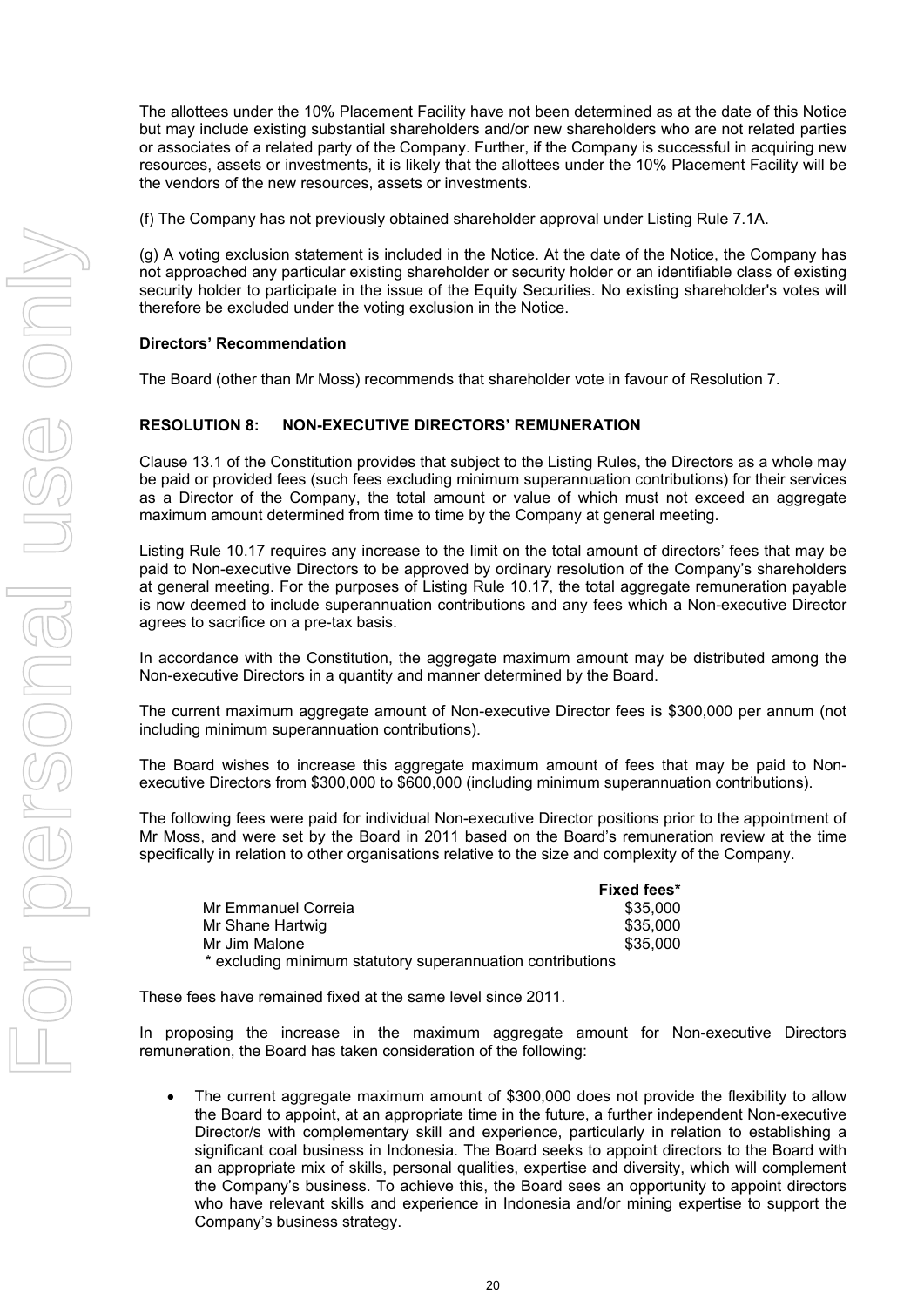Following the appointment of Mr Moss, the annualised fixed fees payable to Non-executive Directors for the 2012/2013 financial year will total \$285,000 (excluding minimum superannuation contributions) as follows:

|                                                            | <b>Fixed fees*</b> |
|------------------------------------------------------------|--------------------|
| Mr William Moss (Chairman)                                 | \$150,000          |
| Mr Emmanuel Correia                                        | \$45,000           |
| Mr Shane Hartwig                                           | \$45,000           |
| Mr Jim Malone                                              | \$45,000           |
| * excluding minimum statutory superannuation contributions |                    |

Including minimum statutory superannuation contributions this amount will exceed the current maximum aggregate amount of \$300,000. The amount in the table above does not include the fees payable to Mr Lee and Mr Soekarno, the individuals described in the Prospectus, who will be appointed Directors following the completion of the acquisition of Odni and the Capital Raising.

The maximum aggregate amount approved by shareholders acts as a cap on the total remuneration payable to all Non-executive Directors of the Company in any financial year. Actual remuneration paid is reported in the Remuneration Report each year.

### **Directors' Recommendation**

Given each Non-executive Director has an interest in Resolution 8, the Board does not consider it is appropriate to make a recommendation to shareholders in relation to voting on this resolution.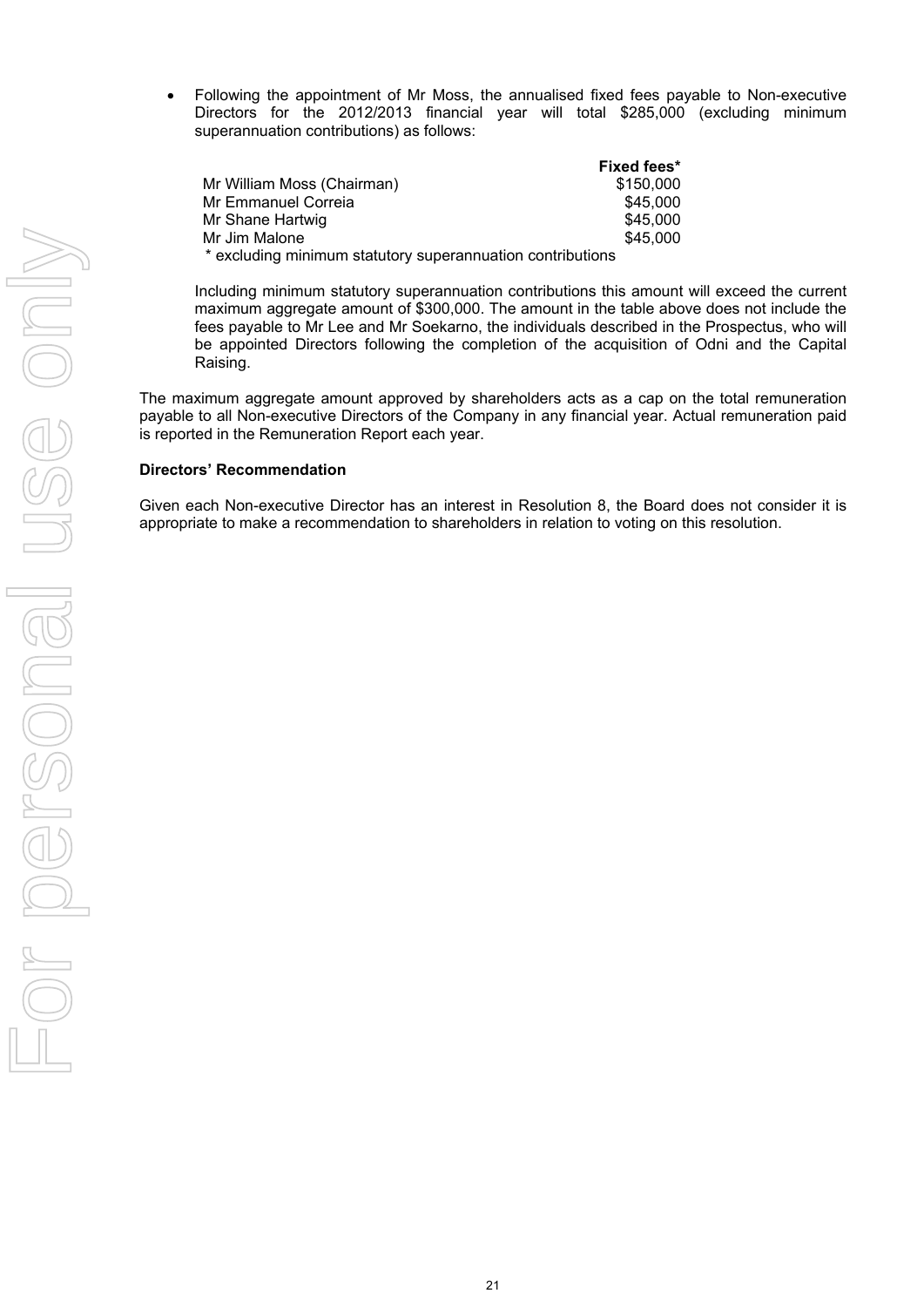# **GLOSSARY**

**10% Placement Facility** has the meaning given in Section 7.1.

 **10% Placement Period** has the meaning given in Section 7.2(f).

**ASIC** means Australian Securities and Investments Commission.

**ASX** means ASX Limited.

**\$** means Australian Dollars.

**Board** means the board of directors of the Company.

**Capital Raising** means the offer through the Prospectus of a maximum of 50,000,000 Shares at not less than \$0.20 per Share to raise a maximum of \$10 million.

**Company** or **Exalt** means Exalt Resources Limited (ACN: 145 327 617).

**Constitution** means the Company's constitution.

**Corporations Act** means the Corporations Act 2001 (Cth).

**Directors** mean the current directors of the Company.

**Equity Securities** has the same meaning as in the Listing Rules.

**Explanatory Memorandum** means the explanatory memorandum accompanying the Notice.

**Annual General Meeting** means the meeting convened by the Notice.

**Listing Rule** means a Listing Rule of ASX.

**Notice** means the Notice of Meeting accompanying this Explanatory Memorandum.

**Odni** means ODNI Holdings (Pte.) Ltd. Reg No. 201204057R.

**Option** means an option to acquire a Share, and in relation to Resolution 5, an option to acquire a Share on the terms set out in Annexure A.

**Prospectus** means the prospectus lodged by the Company with ASIC and dated 7<sup>th</sup> September 2012 as amended and supplemented by the Supplementary Prospectus.

**Proxy Form** means the proxy form for the Annual General Meeting accompanying the Notice.

**Share** means a fully paid ordinary share in the capital of the Company.

**Supplementary Prospectus** means the Supplementary Prospectus lodged by Exalt with ASIC on 24th October 2012.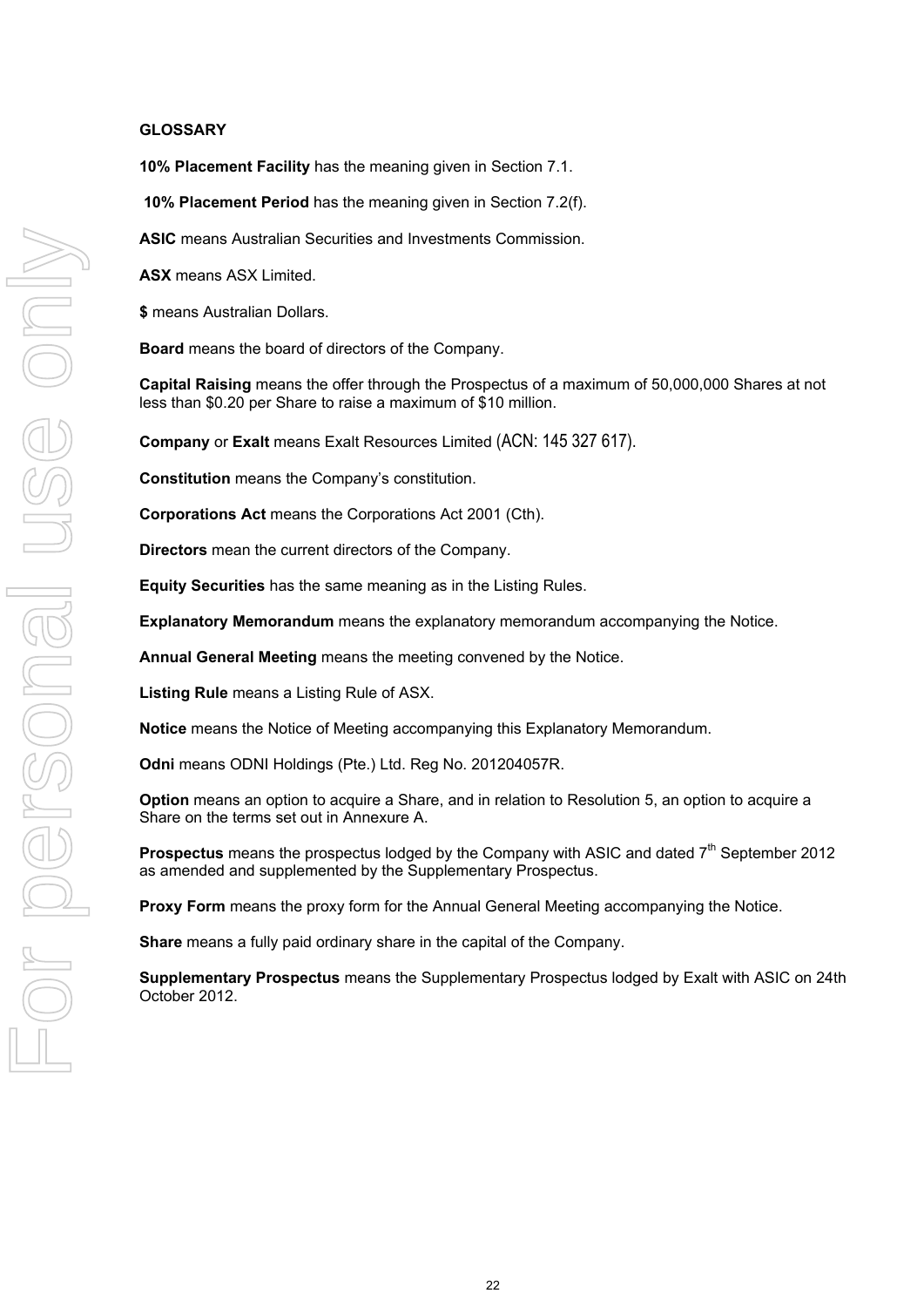# **ANNEXURE A: Terms of Options to be issued to Mr Moss (Resolution 5)**

The terms and conditions of the Options to be issued to Mr Moss (or his nominee) is the shareholders approve Resolution 5 is set out below:

- (a) (**Entitlement**) Each Option entitles the holder to one Share.
- (b) (**Manner of exercise**) Provided the Options have vested in accordance with paragraph (m) below, the Options are to be exercised by completing an option exercise form and providing payment for the number of Shares in respect of which the Options are exercised, to the registered office of the Company.
- (c) (**Exercise Price**) The exercise price of the Options is \$0.20 each;
- (d) (**Expiry date**) The exercise period for the Options commences when the Options are issued and expires at 5.00pm AEST in relation to the Options, four years from the date of issue;
- (e) (**Not transferable**) The Options are not transferable.
- (f) (**Ranking**) All Shares issued upon exercise of the Options will rank pari passu in all respects with the Company's then issued Shares.
- (g) (**Official Quotation**) The Company will not apply for the Official Quotation of the Options. The Company will apply for Official Quotation of all Shares issued upon exercise of the Options.
- (h) (**New issues**) There are no participating rights and entitlements inherent in the Options and holders will not be entitled to participate in new issues of capital offered to shareholders during the currency of the Options without exercising their Options. However, the Company will ensure that the Option holder will be allowed ten business days' notice to convert the Options to Shares to participate in an entitlement issue on the same basis as Shareholders.
- (i) (**Takeover**) If any takeover bid (including by way of scheme of arrangement or otherwise) is publicly announced in respect of the Company, then the following provisions apply in relation to the takeover bid:
	- (i) the Company must promptly give written notice of the takeover bid to the Option holder whereupon all Options (which have not lapsed or expired), notwithstanding anything to the contrary, must be exercised at any time prior to the expiry of the later of:
		- A. 60 days after receiving such notice; and
		- B. the date that a takeover bid (which is recommended for acceptance by the Board) becomes unconditional,

("Takeover Exercise Period") or, if applicable, within the further seven day period referred to in (iv) below.

- (ii) The dates referred to in paragraph  $(i)(i)(A)$  and  $(B)$  above only apply where they occur before the relevant expiry date. For the avoidance of doubt, where the expiry date occurs before a date referred to in  $(i)(i)(A)$  or  $(B)$ , the Options must be exercised on or before the expiry date.
- (iii) If, during the Takeover Exercise Period, the person making the takeover bid ("bidder") offers to grant options in the capital of the bidder ("Replacement Options") to the Option holder (and, for the avoidance of doubt, this does not obligate the Company in any way to procure such an offer from the bidder) in consideration for the cancellation or acquisition of the Options, the Option holder may, in his or her discretion, accept such Replacement Options instead of exercising the Options.
- (iv) If no offer of Replacement Options is made during the Takeover Exercise Period and accepted, the Option holder has (other than in the case of a scheme of arrangement) a further seven days' grace after the expiry of the Takeover Exercise Period within which to exercise the Options ("Grace Period"), whereupon unexercised Options will lapse. For the avoidance of doubt, where the expiry date occurs before the end of the Grace Period, the Options must be exercised on or before the expiry date. In the case of a scheme of arrangement, the Options will lapse at the end of the Takeover Exercise Period.
- (v) If the takeover bid lapses or is withdrawn or closes without being recommended for acceptance by the Board, whether the bid is conditional or unconditional, then the provisions of all the paragraphs hereof will revive in respect of any unexercised Options which Options will remain on foot.